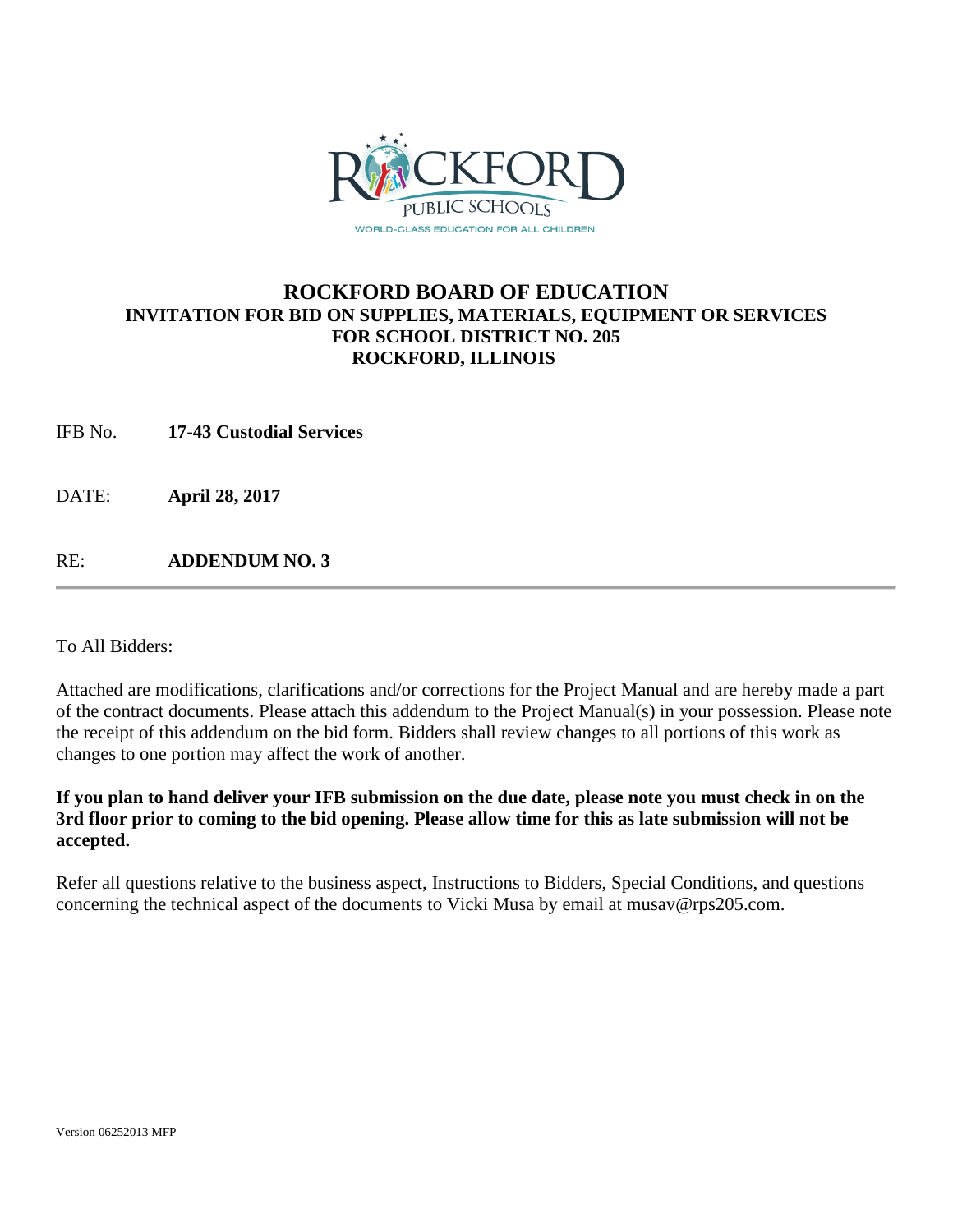## **Rockford Board of Education Invitation to Bid No. 17-43 Custodial Services**

1. With regard to Section 35 on page 26 of the Bid, please confirm that because the Invitation to Bid is for custodial services, the District does not consider the Illinois Prevailing Wage Act to apply to the services sought by the Invitation to Bid.-

Answer**:** Illinois Prevailing Wage should be paid for any work classified as requiring Illinois Prevailing Wage. According to the Illinois.gov custodial or janitorial does not appear to be covered in the prevailing wage act of 2015.

2. If the Illinois Prevailing Wage Act will apply to this contract, please confirm that (i) the District ascertained, as required by Section 4(a) of the IL Prevailing Wage Act, the general prevailing rate of hourly wages in which the work is to be performed, for each craft or type of worker or mechanic needed to execute the contract; or (ii) the District requested that the Illinois Department of Labor ascertain the general prevailing rate of hourly wages for work under the contract, for each craft or type of worker or mechanic needed to execute the contract or project or work to be performed. If the District's response to (i) or (ii) is yes, please provide the applicable wage rates.

Answer: No.

3. Due to the varied nature of the custodial services to be provided to the District and diverse needs of any given potential customer, in no event shall the custodial services be identical in all aspects among the District and any other customer. Please confirm that the Contractor shall not be required to provide the District with the same pricing offered to another customer for custodial services.

Answer: The contractor should prepare pricing based upon the specs and requirements of this IFB.

4. The building/school list that begins on page 4 and identifies a number of buildings/schools that will close in 2018. Do the contractors include or exclude these buildings from the bids? The list also identifies buildings/schools that will open in 2018. Do the contractors include or exclude these buildings from the bids?

Answer The bid specs includes fifty (50) district buildings and two (2) stadiums which are currently operational.

5. Pages 64 through 66 of the BID contain the Base Bid pricing matrix for all Labor, Overhead, Equipment and Materials. However, beginning on page 67 are charts 2, 3, and 4 requesting pricing for management costs, operational costs and snow removal costs. Are these costs part of the Base Bid pricing and are the charts just breaking this cost out or are the charts requesting separate pricing?

Answer Managerial staffing and snow removal are part of the Base Bid. Pricing should be broken out according to the designated charts.

- 6. Schedules 1&2 do not include a specified Administrative Assistant position however on page 32 paragraph H specifies an Administrative Assistant position. Please confirm this requirement. Answer The contractor is required to provide its' own Administrative Assistant support.
- 7. In the pricing chart 3 on page 67 it requests a breakout for the cost of Filter/V-Belt inspection and replacement. Is this directly related to vacuum maintenance? Answer Contractor shall provide all labor required to change all filters from district HVAC equipment while ensuring all V-belts are in good operational order. The district is responsible for furnishing filter and V-belt replacement.
- 8. In accordance with Section 5.J of the Quality Control and Personnel Section on pages 8 and 9 of the General Requirements in the BID, please confirm that the District will perform the criminal history records checks for the Contractor's employees at a cost to the Contractor of \$38.50 per criminal history check. Answer: The contractor would provide all the necessary back ground checks for their employees and provide the district with the results prior to beginning work on school property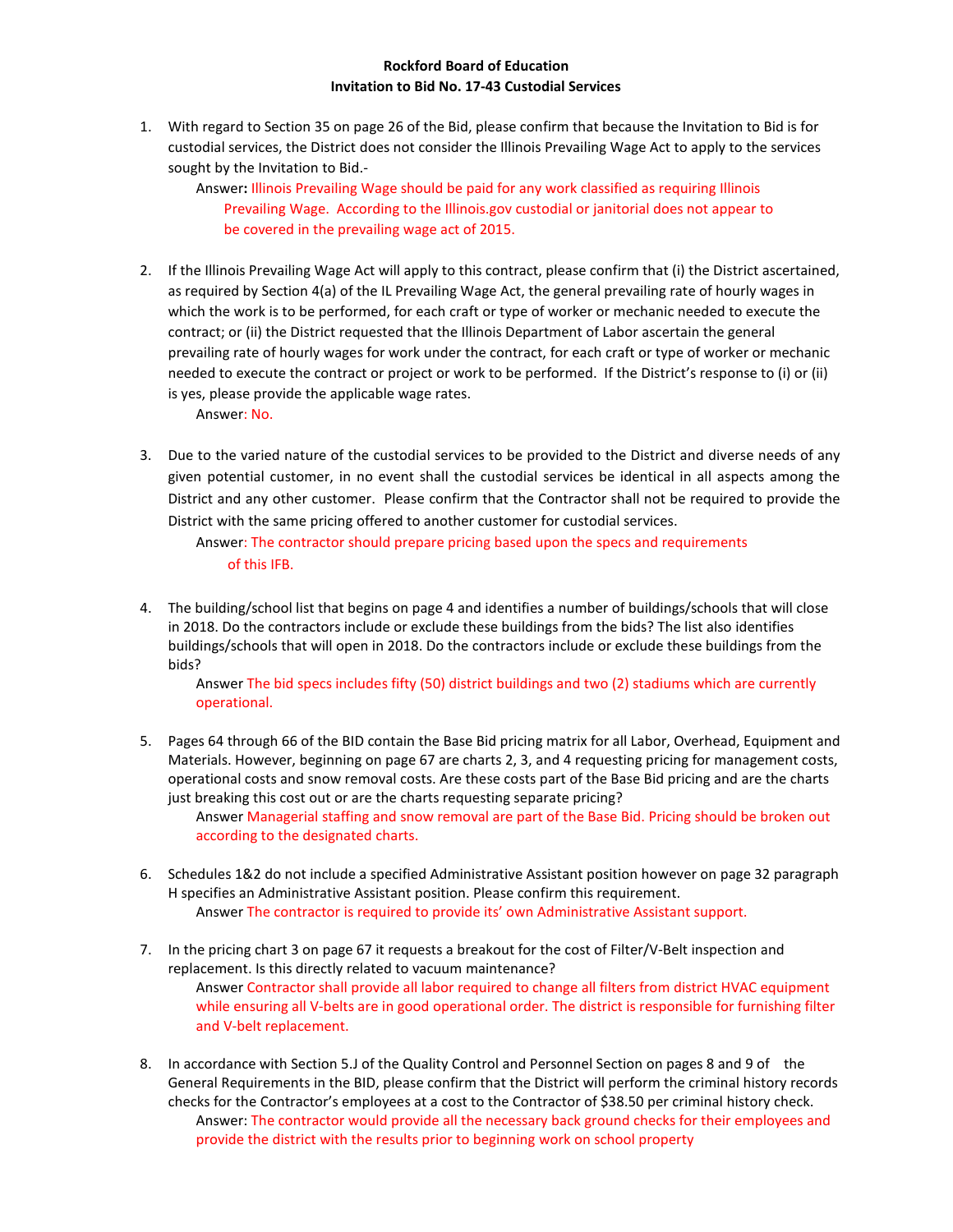- 9. Please clarify whether the District or the Contractor will be responsible for performing a check of Contractor's employees on the Statewide Sex Offender Database. Answer: The contractor would provide all the necessary back ground checks for their employees and provide the district with the results prior to beginning work on school property
- 10. Please clarify whether the District performed criminal background checks in accordance with the provisions of 105 ILCS 5/10-21.9 for the service employees currently working in the District. If so, please clarify whether the checks performed by the District on the existing service employees included a check of existing employees on the Statewide Sex Offender Database.

Answer: The contractor would provide all the necessary back ground checks for their employees and provide the district with the results prior to beginning work on school property

- 11. Will the district accept an alternative bid? Answer: The contractor can submit an alternative bid that provides a potential different model of delivering the services outlined in the IFB, but they still need to submit the original bid.
- 12. Schedules 1 and 2 include the King Elementary School listed at 41,421 square feet. However the Building List starting on page 4 of the Bid does not include the King Elementary School. Should the contractors include or exclude King Elementary School from the bids? Answer: King should be included in the Base Bid.
- 13. Clarification on the total number of FTEs versus the total annual hours in the document

Answer: Total FTE Schedule #1., is 200.50 = 282,656.00 hours Total FTE Schedule  $#2$ , is  $192.50 = 115,650.00$  hours Total Annual Hours 398,306.00

a.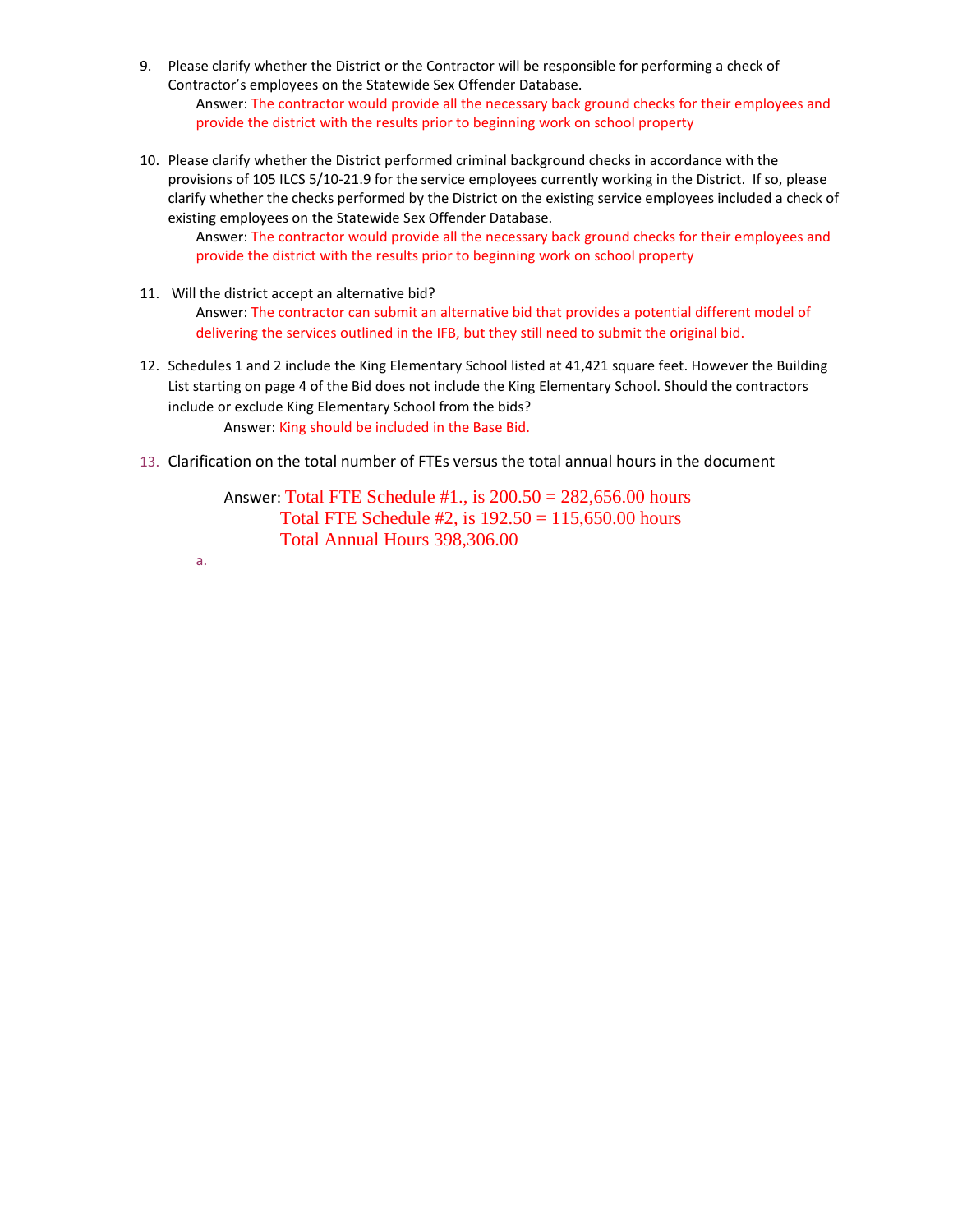## **A. Required Crew Schedule by Location per Year for Student Occupied Days: Schedule 1.**

| <b>Location/Position</b>           | <b>Square Footage</b><br>Cleanable &<br>Un-cleanable | <b>FTE</b><br>Count | <b>Hours</b><br>Per Day | <b>Days</b><br>Worked<br>Per Year | <b>Days</b><br>Worked | <b>Work Schedule</b>     |
|------------------------------------|------------------------------------------------------|---------------------|-------------------------|-----------------------------------|-----------------------|--------------------------|
| <b>AUBURN HIGH SCHOOL</b>          | 279,000                                              | 12.0                |                         |                                   |                       |                          |
| Day Porter                         | 15,000                                               | 1.0                 | $\,8\,$                 | 176                               | $M-F$                 | 5:30 a.m.-2:30 p.m.      |
| Night Porter                       | 25,000                                               | 1.0                 | 8                       | 176                               | $M-F$                 | 2:30 p.m.-11:30 p.m.     |
| Maintenance Custodian              | 15,000                                               | 1.0                 | 8                       | 176                               | $M-F$                 | 5:30 a.m.-2:30 p.m.      |
| <b>Event Custodian</b>             | 15,000                                               | 1.0                 | 8                       | 176                               | $T-S$                 | 2:30 p.m.-11:30 p.m.     |
| Custodian                          | 28,000                                               | 2.0                 | 8                       | 176                               | $M-F$                 | 10:30 p.m.-7:00 a.m.     |
| Custodian                          | 28,000                                               | 5.0                 | 8                       | 176                               | $M-F$                 | 3:00 p.m.-11:30 p.m.     |
| Custodian                          | 13,000                                               | 1.0                 | 8                       | 176                               | $M-F$                 | 11:00 a.m.-7:30 p.m.     |
| <b>AUBURN HEALTH CENTER</b>        |                                                      | $.5\phantom{0}$     |                         |                                   |                       |                          |
| Custodian                          | 3,500                                                | $.5\,$              | 4                       | 176                               | $M-F$                 | $4:00$ p.m. $-8:00$ p.m. |
| <b>EAST HIGH SCHOOL</b>            | 259,000                                              | 12.0                |                         |                                   |                       |                          |
| Day Porter                         | 15,000                                               | 1.0                 | 8                       | 176                               | $M-F$                 | 5:30 a.m.-2:30 p.m.      |
| Night Porter                       | 24,000                                               | 1.0                 | $\,8\,$                 | 176                               | $M-F$                 | 2:30 p.m.-11:30 p.m.     |
| Maintenance Mechanic               | 10,000                                               | 1.0                 | 8                       | 176                               | M-F                   | 5:30 a.m.-2:30 p.m.      |
| Event Custodian                    | 20,000                                               | 1.0                 | 8                       | 176                               | $T-S$                 | 2:30 p.m.-11:30 p.m.     |
| Custodian                          | 25,000                                               | 2.0                 | 8                       | 176                               | $M-F$                 | 10:30 p.m.-7:00 a.m.     |
| Custodian                          | 25,000                                               | 5.0                 | 8                       | 176                               | $M-F$                 | 3:00 p.m.-11:30 p.m.     |
| Custodian                          | 15,000                                               | 1.0                 | 8                       | 176                               | $M-F$                 | 11:00 a.m.-7:30 p.m.     |
| <b>GUILFORD HIGH SCHOOL</b>        | 280,000                                              | 12.0                |                         |                                   |                       |                          |
| Day Porter                         | 15,000                                               | 1.0                 | 8                       | 176                               | $M-F$                 | 5:30 a.m.-2:30 p.m.      |
| Night Porter                       | 25,000                                               | 1.0                 | 8                       | 176                               | $M-F$                 | 2:30 p.m.-11:30 p.m.     |
| Maintenance Custodian              | 10,000                                               | 1.0                 | 8                       | 176                               | $M-F$                 | 5:30 a.m.-2:30 p.m.      |
| Event Custodian                    | 20,000                                               | 1.0                 | $\bf 8$                 | 176                               | $\operatorname{T-S}$  | 2:30 p.m.-11:30 p.m.     |
| Custodian                          | 28,000                                               | 2.0                 | 8                       | 176                               | $M-F$                 | 10:30 p.m.-7:00 a.m.     |
| Custodian                          | 28,000                                               | 5.0                 | 8                       | 176                               | $M-F$                 | 3:00 p.m.-11:30 p.m.     |
| Custodian                          | 15,000                                               | 1.0                 | $\bf 8$                 | 176                               | $M-F$                 | 11:00 a.m.-7:30 p.m.     |
| <b>JEFFERSON HIGH SCHOOL</b>       | 280,000                                              | 12.0                |                         |                                   |                       |                          |
| Day Porter                         | 15,000                                               | 1.0                 | 8                       | 176                               | $M-F$                 | 5:30 a.m.-2:30 p.m.      |
| Night Porter                       | 24,000                                               | 1.0                 | $\bf 8$                 | 176                               | $M-F$                 | 2:30 p.m.-11:30 p.m.     |
| Maintenance Custodian              | 10,000                                               | 1.0                 | $\bf 8$                 | 176                               | $M-F$                 | 5:30 a.m.-2:30 p.m.      |
| Event Custodian                    | 20,000                                               | 1.0                 | 8                       | 176                               | $\operatorname{T-S}$  | 2:30 p.m.-11:30 p.m.     |
| Custodian                          | 28,000                                               | $2.0\,$             | $\,8\,$                 | 176                               | $M-F$                 | 10:30 p.m.-7:00 a.m.     |
| Custodian                          | 28,000                                               | 5.0                 | 8                       | 176                               | $M-F$                 | 3:00 p.m.-11:30 p.m.     |
| Custodian                          | 15,000                                               | 1.0                 | $8\,$                   | 176                               | $M-F$                 | 11:00 a.m.-7:30 p.m.     |
| ROOSEVELT HIGH SCHOOL<br>(no pool) | 112,000                                              | 5.5                 |                         |                                   |                       |                          |
| Day Porter                         | 15,000                                               | 1.0                 | 8                       | 176                               | $M-F$                 | 5:30 a.m.-2:30 p.m.      |
| Night Porter                       | 20,000                                               | 1.0                 | 8                       | 176                               | $M-F$                 | 2:30 p.m.-11:30 p.m.     |
| Custodian                          | 21,000                                               | $3.0\,$             | 8                       | 176                               | $M-F$                 | 3:00 p.m.-11:30 p.m.     |
| Custodian                          | 14,000                                               | $0.5\,$             | $\overline{4}$          | 176                               | $M-F$                 | 6:30 p.m.-10:30 p.m.     |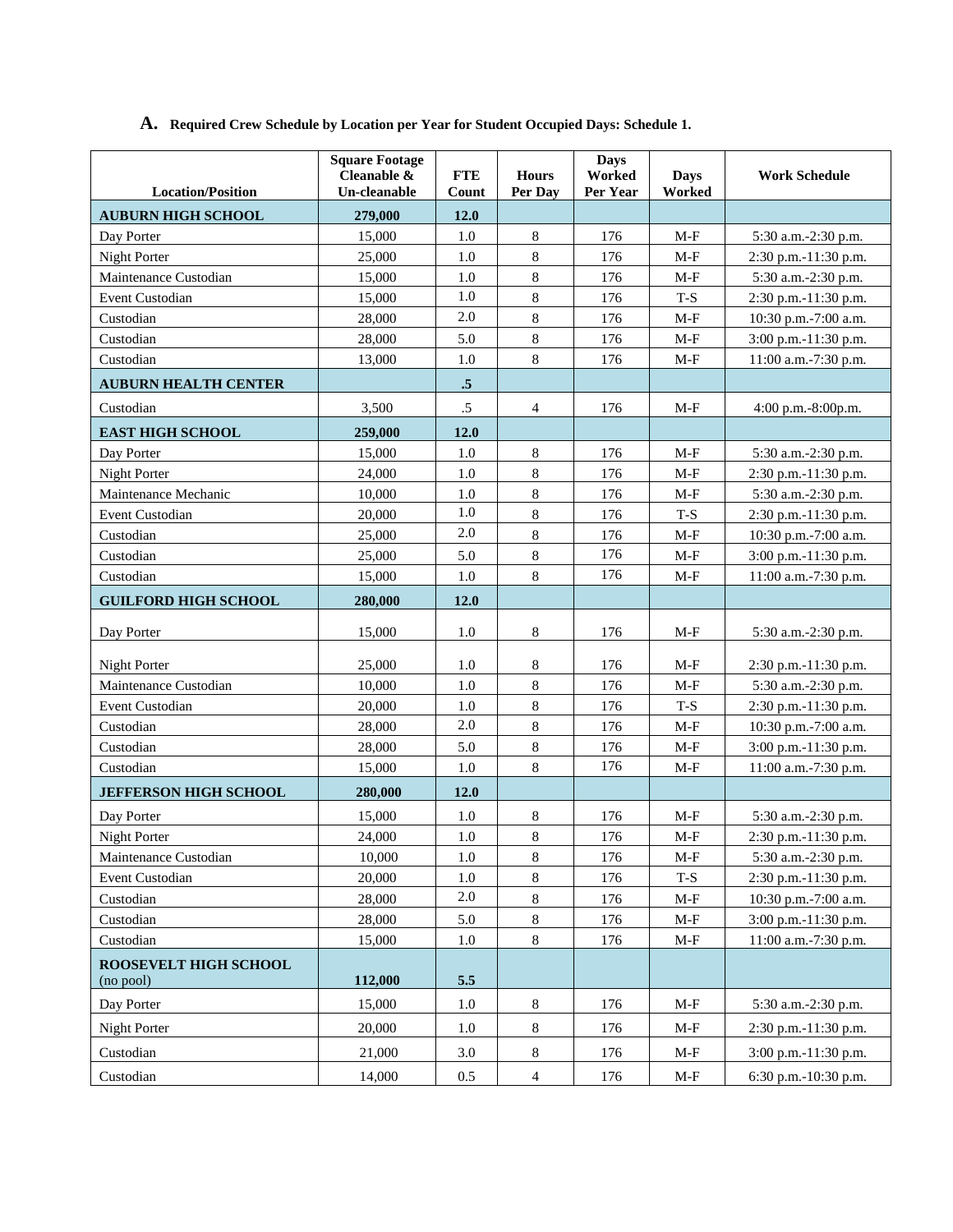| <b>EISENHOWER MIDDLE</b><br><b>SCHOOL</b>                       | 133,000 | 6.5 |                |     |       |                        |
|-----------------------------------------------------------------|---------|-----|----------------|-----|-------|------------------------|
| Day Porter                                                      | 15,000  | 1.0 | 8              | 176 | $M-F$ | 5:30 a.m.-2:30 p.m.    |
| Night Porter                                                    | 20,000  | 1.0 | $\,$ 8 $\,$    | 176 | $M-F$ | 2:30 p.m.-11:30 p.m.   |
| Maintenance Custodian                                           | 15,000  | 1.0 | $\bf 8$        | 176 | $M-F$ | 5:30 a.m.-2:30 p.m.    |
| Custodian                                                       | 23,000  | 3.0 | 8              | 176 | $M-F$ | 3:00 p.m.-11:30 p.m.   |
| Custodian                                                       | 15,000  | 0.5 | $\overline{4}$ | 176 | $M-F$ | 6:30 p.m.-10:30 p.m.   |
| <b>FLINN MIDDLE SCHOOL</b>                                      | 141,000 | 6.5 |                |     |       |                        |
| Day Porter                                                      | 15,000  | 1.0 | 8              | 176 | $M-F$ | 5:30 a.m.-2:30 p.m.    |
| Night Porter                                                    | 20,000  | 1.0 | 8              | 176 | $M-F$ | 2:30 p.m.-11:30 p.m.   |
| Maintenance Custodian                                           | 20,000  | 1.0 | 8              | 176 | $M-F$ | 5:30 a.m.-2:30 p.m.    |
| Custodian                                                       | 25,000  | 3.0 | 8              | 176 | $M-F$ | 3:00 p.m.-11:30 p.m.   |
| Custodian                                                       | 11,000  | 0.5 | $\overline{4}$ | 176 | $M-F$ | 6:30 p.m.-10:30 p.m.   |
| <b>KENNEDY MIDDLE SCHOOL-</b><br><b>WILSON ASPIRE</b> (no pool) | 127,000 | 6.0 |                |     |       |                        |
| Day Porter                                                      | 15,000  | 1.0 | 8              | 176 | $M-F$ | 5:30 a.m.-2:30 p.m.    |
| Night Porter                                                    | 20,000  | 1.0 | 8              | 176 | $M-F$ | 2:30 p.m.-11:30 p.m.   |
| Maintenance Custodian                                           | 17,000  | 1.0 | $\,8\,$        | 176 | $M-F$ | 5:30 a.m.-2:30 p.m.    |
| Custodian                                                       | 25,000  | 3.0 | 8              | 176 | $M-F$ | 3:00 p.m.-11:30 p.m.   |
| <b>MARSHALL MIDDLE SCHOOL-</b><br>Thurgood (Old Kennedy)        | 120,000 | 5.5 |                |     |       |                        |
| Day Porter                                                      | 15,000  | 1.0 | 8              | 176 | $M-F$ | 5:30 a.m.-2:30 p.m.    |
| Night Porter                                                    | 20,000  | 1.0 | 8              | 176 | $M-F$ | 2:30 p.m.-11:30 p.m.   |
| Maintenance Custodian                                           | 20,000  | 1.0 | 8              | 176 | $M-F$ | 5:30 a.m.-2:30 p.m.    |
| Custodian                                                       | 27,000  | 2.0 | 8              | 176 | $M-F$ | 3:00 p.m.-11:30 p.m.   |
| Custodian                                                       | 10,000  | 0.5 | $\overline{4}$ | 176 | $M-F$ | 6:30 p.m.-10:30 p.m.   |
| <b>LINCOLN MIDDLE SCHOOL</b>                                    | 173,131 | 7.0 |                |     |       |                        |
| Day Porter                                                      | 15,000  | 1.0 | 8              | 176 | $M-F$ | 5:30 a.m.-2:30 p.m.    |
| Night Porter                                                    | 25,000  | 1.0 | 8              | 176 | $M-F$ | 2:30 p.m.-11:30 p.m.   |
| Maintenance Custodian                                           | 20,000  | 1.0 | 8              | 176 | $M-F$ | 5:30 a.m.-2:30 p.m.    |
| Custodian                                                       | 28,000  | 4.0 | 8              | 176 | $M-F$ | 3:00 p.m.-11:30 p.m.   |
| <b>RESA</b>                                                     | 129,000 | 6.0 |                |     |       |                        |
| Day Porter                                                      | 15,000  | 1.0 | 8              | 176 | $M-F$ | 5:30 a.m.-2:30 p.m.    |
| Night Porter                                                    | 25,000  | 1.0 | 8              | 176 | $M-F$ | 2:30 p.m.-11:30 p.m.   |
| Maintenance Custodian                                           | 15,000  | 1.0 | 8              | 176 | $M-F$ | 5:30 a.m.-2:30 p.m.    |
| Custodian                                                       | 25,000  | 3.0 | $8\,$          | 176 | $M-F$ | 3:00 p.m.-11:30 p.m.   |
| <b>WEST MIDDLE SCHOOL</b>                                       | 180,000 | 9.5 |                |     |       |                        |
| Day Porter                                                      | 15,000  | 1.0 | 8              | 176 | $M-F$ | 5:30 a.m.-2:30 p.m.    |
| Night Porter                                                    | 20,000  | 1.0 | $8\,$          | 176 | $M-F$ | 2:30 p.m.-11:30 p.m.   |
| Maintenance Custodian                                           | 15,000  | 1.0 | 8              | 176 | $M-F$ | 5:30 a.m.-2:30 p.m.    |
| Custodian                                                       | 20,000  | 6.0 | $8\,$          | 176 | M-F   | 3:00 p.m.-11:30 p.m.   |
| Custodian                                                       | 10,000  | 0.5 | $\overline{4}$ | 176 | $M-F$ | 6:30 p.m.- 10:30 p.m.  |
| <b>BARBOUR ELEMENTARY</b>                                       | 68,300  | 3.5 |                |     |       |                        |
| Day Porter                                                      | 13,000  | 1.0 | 8              | 176 | $M-F$ | 5:30 a.m.-2:30 p.m.    |
| Custodian                                                       | 20,000  | 2.0 | $8\,$          | 176 | M-F   | 2:30 p.m.-11:00 p.m.   |
| Custodian                                                       | 10,000  | 0.5 | $\overline{4}$ | 176 | M-F   | 6:30 p.m. - 10:30 p.m. |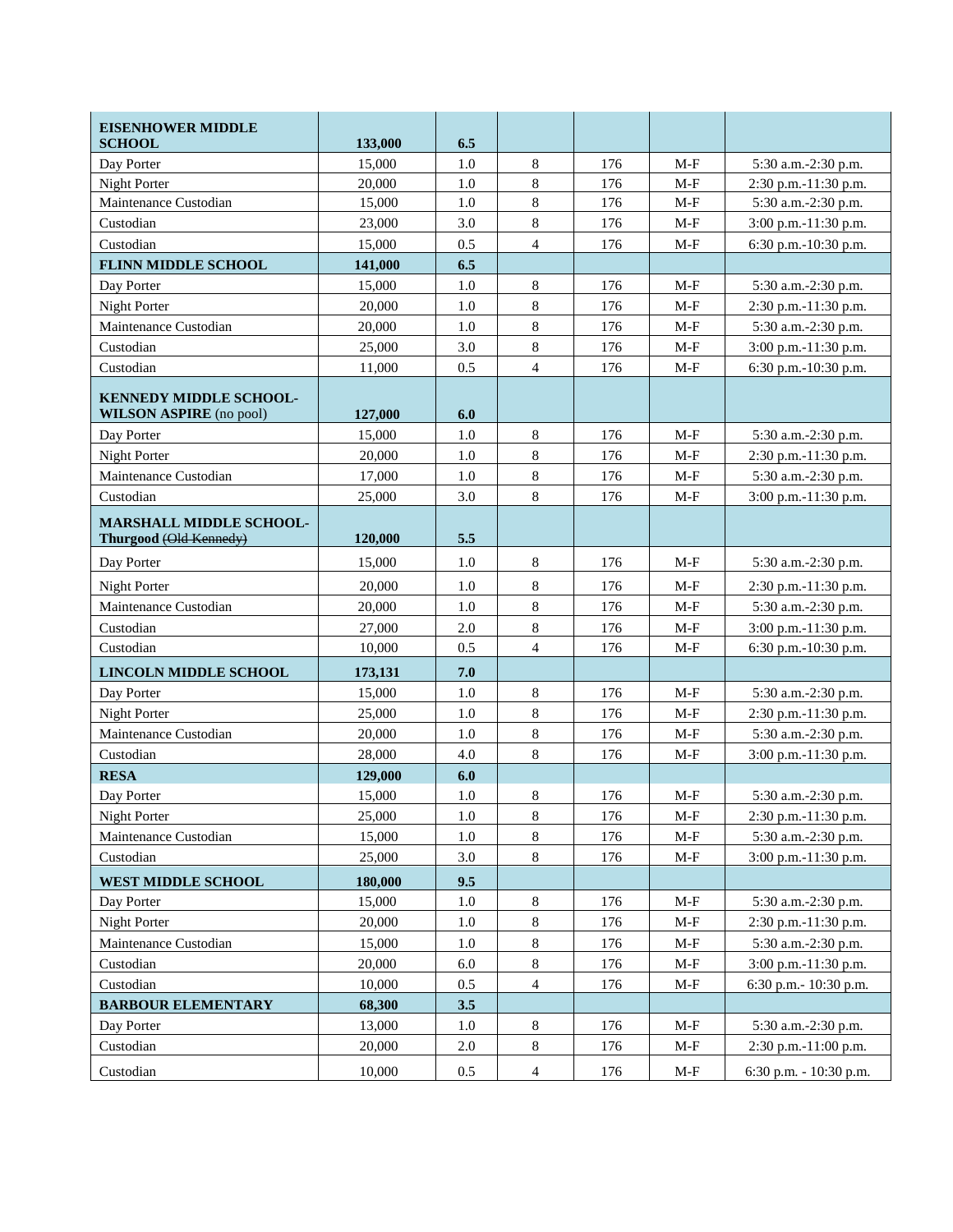| <b>BEYER ELEMENTARY</b>                   | 43,000 | 2.0     |                |     |       |                        |
|-------------------------------------------|--------|---------|----------------|-----|-------|------------------------|
| Day Porter                                | 15,000 | 1.0     | 8              | 176 | $M-F$ | 5:30 a.m.-2:30 p.m.    |
| Custodian                                 | 28,000 | 1.0     | 8              | 176 | $M-F$ | 2:30 p.m.-11:30 p.m.   |
| <b>BLOOM ELEMENTARY</b>                   | 47,200 | 2.5     |                |     |       |                        |
| Day Porter                                | 15,000 | 1.0     | 8              | 176 | $M-F$ | 5:30 a.m.-2:30 p.m.    |
| Custodian                                 | 25,000 | 1.0     | 8              | 176 | $M-F$ | 2:30 p.m.-11:30 p.m.   |
| Custodian                                 | 10,000 | 0.5     | $\overline{4}$ | 176 | $M-F$ | 6:30 p.m. -10:30 p.m.  |
| <b>BROOKVIEW ELEMENTARY</b>               | 49,000 | 2.5     |                |     |       |                        |
| Day Porter                                | 15,000 | 1.0     | $\,8\,$        | 176 | $M-F$ | 5:30 a.m.-2:30 p.m.    |
| Custodian                                 | 27,000 | 1.0     | 8              | 176 | $M-F$ | 2:30 p.m.-11:30 p.m.   |
| Custodian                                 | 10,000 | $.5\,$  | 4              | 176 | $M-F$ | 6:30p.m. -10:30p.m.    |
| <b>CARLSON ELEMENTARY</b>                 | 40,600 | 2.0     |                |     |       |                        |
| Day Porter                                | 15,000 | 1.0     | 8              | 176 | $M-F$ | 5:30 a.m.-2:30 p.m.    |
| Custodian                                 | 25,600 | 1.0     | $8\,$          | 176 | $M-F$ | 2:30 p.m.-11:30 p.m.   |
| <b>CHERRY VALLEY</b><br><b>ELEMENTARY</b> | 27,610 | $1.5$   |                |     |       |                        |
| Day Porter                                | 15,000 | 1.0     | $\,8\,$        | 176 | $M-F$ | 6:00 a.m.-3:00 p.m.    |
| Custodian                                 | 15,000 | 0.5     | 6              | 176 | $M-F$ | 2:30 p.m.-6:30 p.m.    |
| <b>CONKLIN ELEMENTARY</b>                 | 43,000 | 2.0     |                |     |       |                        |
| Day Porter                                | 15,000 | 1.0     | 8              | 176 | $M-F$ | 5:30 a.m.-2:30 p.m.    |
| Custodian                                 | 28,000 | 1.0     | 8              | 176 | $M-F$ | 2:30 p.m.-11:30 p.m.   |
| <b>DENNIS ELEMENTARY</b>                  | 37,217 | 2.0     |                |     |       |                        |
| Day Porter                                | 15,000 | 1.0     | 8              | 176 | $M-F$ | 5:30 a.m.-2:30 p.m.    |
| Custodian                                 | 28,000 | 1.0     | $8\,$          | 176 | $M-F$ | 2:30 p.m.-11:30 p.m.   |
| <b>ELLIS ELEMENTARY</b>                   | 85,500 | 4.0     |                |     |       |                        |
| Day Porter                                | 15,000 | $1.0\,$ | $8\,$          | 176 | $M-F$ | 5:30 a.m.-2:30 p.m.    |
| Custodian                                 | 23,500 | 3.0     | 8              | 176 | $M-F$ | 2:30 p.m.-11:30 p.m.   |
| <b>FAIRVIEW ELEMENTARY</b>                | 40,000 | 2.0     |                |     |       |                        |
| Day Porter                                | 15,000 | 1.0     | 8              | 176 | M-F   | 5:30 a.m.-2:30 p.m.    |
| Custodian                                 | 25,000 | 1.0     | 8              | 176 | $M-F$ | 2:30 p.m.-11:30 p.m.   |
| <b>FROBERG ELEMENTARY</b>                 | 42,000 | 2.0     |                |     |       |                        |
| Day Porter                                | 15,000 | 1.0     | 8              | 176 | $M-F$ | 5:30 a.m.-2:30 p.m.    |
| Custodian                                 | 27,000 | 1.0     | $\,8$          | 176 | $M-F$ | 2:30 p.m.-11:30 p.m.   |
| <b>GREGORY ELEMENTARY</b>                 | 46,000 | 2.5     |                |     |       |                        |
| Day Porter                                | 13,000 | 1.0     | $8\,$          | 176 | $M-F$ | 5:30 a.m.-2:30 p.m.    |
| Custodian                                 | 25,000 | $1.0\,$ | $\,8$          | 176 | $M-F$ | 2:30 p.m.-11:30 p.m.   |
| Custodian                                 | 8,000  | $.5\,$  | 4              | 176 | M-F   | 6:30p.m. to 10:30p.m.  |
| HASKELL ELEMENTARY                        | 39,000 | 2.0     |                |     |       |                        |
| Day Porter                                | 14,000 | 1.0     | 8              | 176 | M-F   | 5:30 a.m.-2:30 p.m.    |
| Custodian                                 | 25,000 | 1.0     | $\,8\,$        | 176 | $M-F$ | 2:30 p.m.-11:30 p.m.   |
| <b>HILLMAN ELEMENTARY</b>                 | 56,000 | 3.0     |                |     |       |                        |
| Day Porter                                | 15,000 | 1.0     | 8              | 176 | $M-F$ | 5:30 a.m.-2:30 p.m.    |
| Custodian                                 | 20,500 | $2.0\,$ | $\,8\,$        | 176 | $M-F$ | 2:30 p.m.-11:30 p.m.   |
| <b>JOHNSON ELEMENTARY</b>                 | 44,000 | 2.5     |                |     |       |                        |
| Day Porter                                | 15,000 | 1.0     | 8              | 176 | $M-F$ | 5:30 a.m.-2:30 p.m.    |
| Custodian                                 | 23,000 | 1.0     | 8              | 176 | $M-F$ | 2:30 p.m.-11:30 p.m.   |
| Custodian                                 | 10,000 | $0.5\,$ | 4              | 176 | $M-F$ | 6:30 p.m. - 10:30 p.m. |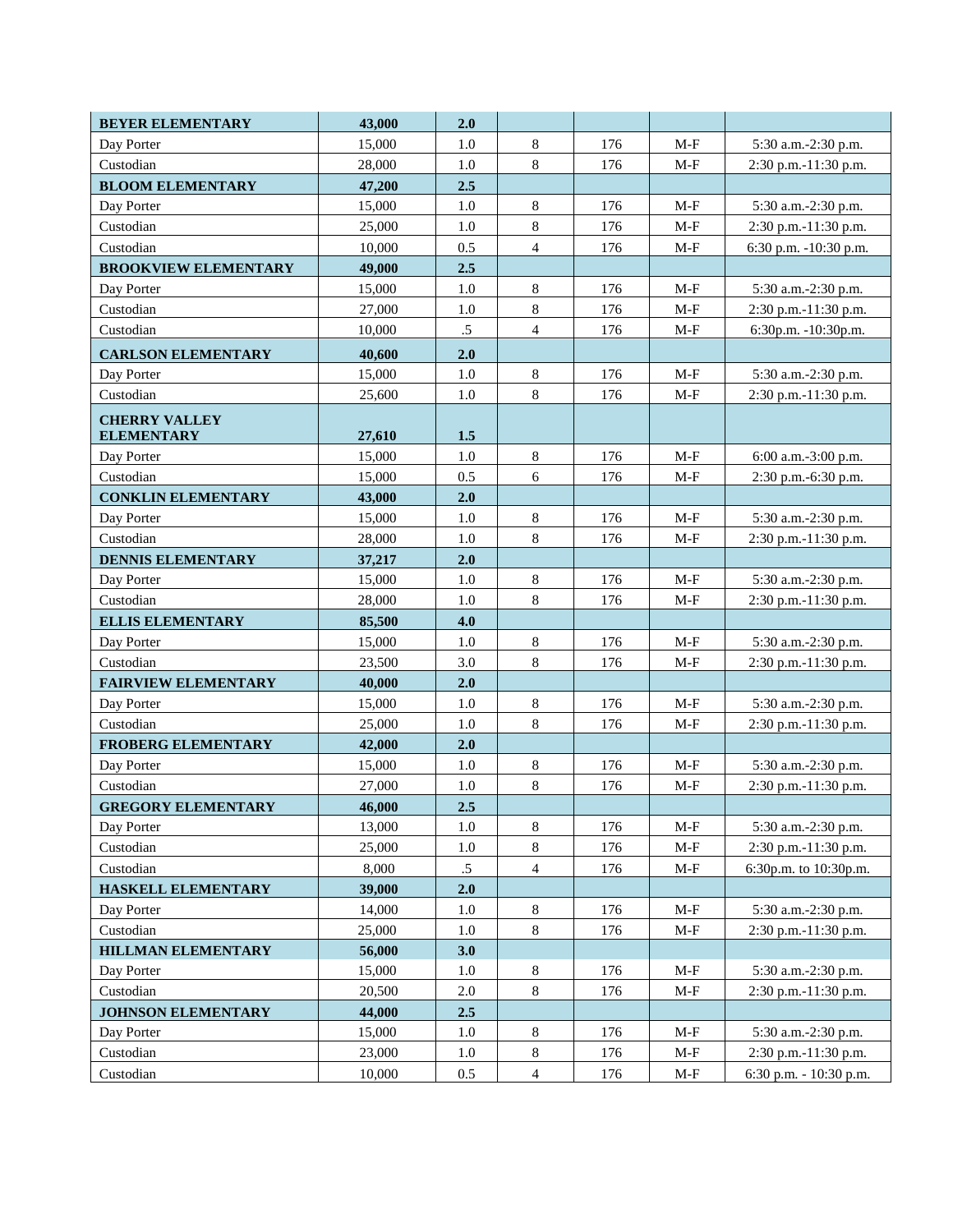| <b>KING ELEMENTARY</b>                        | 41,421 | 2.0     |                |     |       |                        |
|-----------------------------------------------|--------|---------|----------------|-----|-------|------------------------|
| Day Porter                                    | 15,000 | 1.0     | 8              | 176 | $M-F$ | 5:30 a.m.-2:30 p.m.    |
| Custodian                                     | 28,000 | 1.0     | 8              | 176 | $M-F$ | 2:30 p.m.-11:30 p.m.   |
| KISHWAUKEE ELEMENTARY                         | 43,000 | 2.5     |                |     |       |                        |
| Day Porter                                    | 10,000 | 1.0     | 8              | 176 | $M-F$ | 5:30 a.m.-2:30 p.m.    |
| Custodian                                     | 20,000 | 1.0     | 8              | 176 | $M-F$ | 2:30 p.m.-11:30 p.m.   |
| Custodian                                     | 13,000 | 0.5     | $\overline{4}$ | 176 | $M-F$ | 6:30 p.m. - 10:30 p.m. |
| <b>LATHROP ELEMENTARY</b>                     | 43,000 | 2.0     |                |     |       |                        |
| Day Porter                                    | 15,000 | 1.0     | 8              | 176 | $M-F$ | 5:30 a.m.-2:30 p.m.    |
| Custodian                                     | 28,000 | 1.0     | $8\,$          | 176 | $M-F$ | 2:30 p.m.-11:30 p.m.   |
| <b>LEWIS LEMON ELEMENTARY</b>                 | 53,000 | 3.0     |                |     |       |                        |
| Day Porter                                    | 10,000 | 1.0     | 8              | 176 | $M-F$ | 5:30 a.m.-2:30 p.m.    |
| Custodian                                     | 22,000 | 2.0     | $\,8\,$        | 176 | $M-F$ | 2:30 p.m.-11:30 p.m.   |
| <b>MARSH /MONTESSORI</b><br><b>ELEMENTARY</b> | 67,500 | 3.5     |                |     |       |                        |
|                                               |        |         |                |     |       |                        |
| Day Porter                                    | 14,000 | 1.0     | $\,8\,$        | 176 | $M-F$ | 5:30 a.m.-2:30 p.m.    |
| Custodian                                     | 23,000 | 2.0     | $\,8\,$        | 176 | $M-F$ | 2:30 p.m.-11:30 p.m.   |
| Custodian (new)                               | 8,000  | $.5\,$  | $\overline{4}$ | 176 | $M-F$ | 6:30p.m. -10:30p.m.    |
| <b>MCINTOSH ELEMENTARY</b>                    | 46,500 | 2.5     |                |     |       |                        |
| Day Porter                                    | 10,000 | 1.0     | $\,8\,$        | 176 | $M-F$ | 5:30 a.m.-2:30 p.m.    |
| Custodian                                     | 21,500 | 1.0     | 8              | 176 | $M-F$ | 2:30 p.m.-11:30 p.m.   |
| Custodian                                     | 15,000 | $.5\,$  | $\overline{4}$ | 176 | $M-F$ | 6:30p.m.-10:30p.m.     |
| MARSHALL ELEMENTARY                           | 39,000 | 2.0     |                |     |       |                        |
| Day Porter                                    | 15,000 | 1.0     | 8              | 176 | $M-F$ | 5:30 a.m.-2:30 p.m.    |
| Custodian                                     | 24,000 | 1.0     | $\,8\,$        | 176 | $M-F$ | 2:30 p.m.-11:30 p.m.   |
| NASHOLD ELEMENTARY                            | 39,000 | 2.0     |                |     |       |                        |
| Day Porter                                    | 15,000 | 1.0     | $\,8\,$        | 176 | $M-F$ | 5:30 a.m.-2:30 p.m.    |
| Custodian                                     | 24,000 | 1.0     | $\,8\,$        | 176 | $M-F$ | 2:30 p.m.-11:30 p.m.   |
| NELSON ELEMENTARY                             | 57,974 | 2.5     |                |     |       |                        |
| Day Porter                                    | 15,000 | 1.0     | 8              | 176 | $M-F$ | 5:30 a.m.-2:30 p.m.    |
| Custodian                                     | 28,000 | 1.0     | $\,8\,$        | 176 | $M-F$ | 2:30 p.m.-11:30 p.m.   |
| Custodian                                     | 15,000 | 0.5     | 4              | 176 | $M-F$ | 6:30 p.m.-10:30 p.m.   |
| <b>PAGE PARK</b>                              | 44,347 | 2.0     |                |     |       |                        |
| Day Porter                                    | 25,000 | $1.0\,$ | $\,8\,$        | 176 | $M-F$ | 7:00 a.m.-4:30 p.m.    |
| Custodian                                     | 15,000 | 1.0     | $\,8\,$        | 176 | $M-F$ | 2:30p.m.-11:00 p.m.    |
| RIVERDAHL ELEMENTARY                          | 57,000 | 3.0     |                |     |       |                        |
| Day Porter                                    | 15,000 | 1.0     | $\,8\,$        | 176 | $M-F$ | 5:30 a.m.-2:30 p.m.    |
| Custodian                                     | 22,000 | 1.0     | $\,8\,$        | 176 | $M-F$ | 2:30 p.m.-11:30 p.m.   |
| Custodian                                     | 20,000 | 1.0     | 8              | 176 | M-F   | 6:30 p.m.-10:30 p.m.   |
| <b>ROLLING GREEN</b><br><b>ELEMENTARY</b>     | 86,000 | 4.0     |                |     |       |                        |
| Day Porter                                    | 15,000 | 1.0     | $\,8\,$        | 176 | $M-F$ | 5:30 a.m.-2:30 p.m.    |
| Maintenance Mechanic                          | 20,000 | 1.0     | 8              | 176 | $M-F$ | 11:00 a.m.-8:00 p.m.   |
| Custodian                                     | 26,000 | 2.0     | $8\,$          | 176 | $M-F$ | 2:30 p.m.-11:30 p.m.   |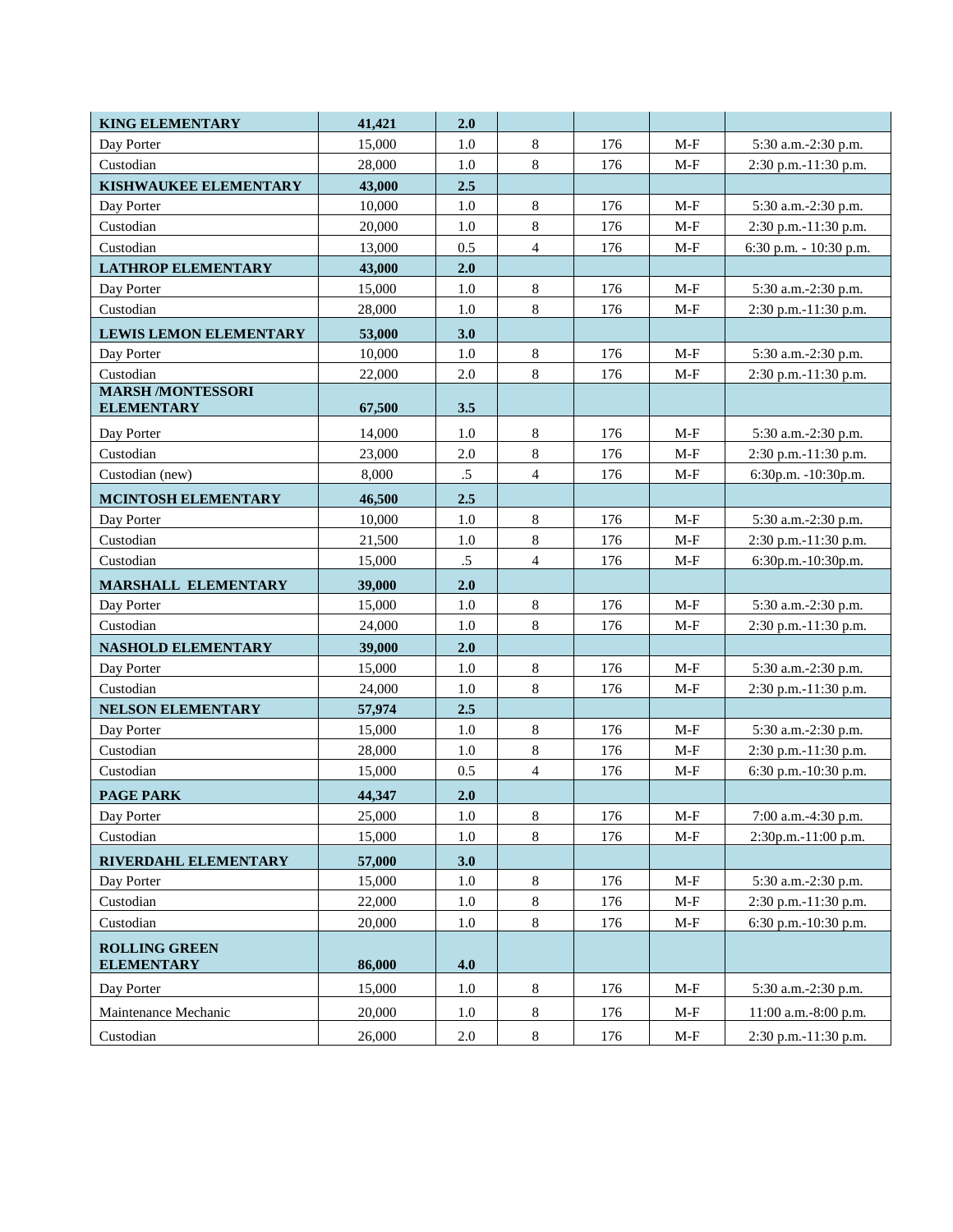| SPRINGCREEK ELEMENTARY             | 47,5000           | 2.5         |                |     |       |                       |
|------------------------------------|-------------------|-------------|----------------|-----|-------|-----------------------|
| Day Porter                         | 15,000            | 1.0         | 8              | 176 | $M-F$ | 5:30 a.m.-2:30 p.m.   |
| Custodian                          | 27,000            | 1.0         | 8              | 176 | $M-F$ | 2:30 p.m.-11:30 p.m.  |
| Custodian                          | 5,500             | $.5\,$      | $\overline{4}$ | 176 | $M-F$ | 6:30p.m.-10:30p.m.    |
| <b>SUMMERDALE ELEMENTARY</b>       | 40,500            | 2.0         |                |     |       |                       |
| Day Porter                         | 15,000            | 1.0         | 8              | 176 | $M-F$ | 5:30 a.m.-2:30 p.m.   |
| Custodian                          | 28,000            | 1.0         | 8              | 176 | $M-F$ | 2:30 p.m.-11:30 p.m.  |
| THOMPSON ELEMENTARY                | 47,924            | 2.0         |                |     |       |                       |
| Day Porter                         | 15,000            | 1.0         | 8              | 176 | $M-F$ | 5:30 a.m.-2:30 p.m.   |
| Custodian                          | 28,000            | 1.0         | 8              | 176 | $M-F$ | 2:30 p.m.-11:30 p.m.  |
| <b>WASHINGTON ELEMENTARY</b>       |                   |             |                |     |       |                       |
| (no pool)                          | 75,500            | 3.5         |                |     |       |                       |
| Day Porter                         | 15,000            | 1.0         | 8              | 176 | $M-F$ | 5:30 a.m.-2:30 p.m.   |
| Custodian                          | 18,500            | 1.0         | 8              | 176 | $M-F$ | 10:30 p.m.-7:00 p.m.  |
| Custodian                          | 27,000            | $1.0\,$     | $\,8\,$        | 176 | $M-F$ | 2:30 p.m.-11:30 p.m.  |
| Custodian                          | 15,000            | $.5\,$      | $\overline{4}$ | 176 | $M-F$ | 6:30p.m.-10:30p.m.    |
| WELSH ELEMENTARY                   | 55,200            | 3.0         |                |     |       |                       |
| Day Porter                         | 15,000            | 1.0         | 8              | 176 | $M-F$ | 5:30 a.m.-2:30 p.m.   |
| Custodian                          | 22,000            | 1.0         | 8              | 176 | $M-F$ | 2:30 p.m.-11:30 p.m.  |
| Custodian                          | 18,200            | 1.0         | 8              | 176 | $M-F$ | 10:30a.m. - 7:00 p.m. |
| <b>WESTVIEW ELEMENTARY</b>         | 59,000            | 3.0         |                |     |       |                       |
| Day Porter                         | 15,000            | $1.0\,$     | $\,8\,$        | 176 | $M-F$ | 5:30 a.m.-2:30 p.m.   |
| Custodian                          | 28,000            | 1.0         | 8              | 176 | $M-F$ | 2:30 p.m.-11:30 p.m.  |
| Custodian (new)                    | 16,000            | $1.0\,$     | 8              | 176 | $M-F$ | 10:00a.m.-6:00p.m.    |
| <b>WHITE SWAN ELEMENTARY</b>       | 34,923            | 2.0         |                |     |       |                       |
| Day Porter                         | 15,000            | 1.0         | 8              | 176 | $M-F$ | 5:30 a.m.-2:30 p.m.   |
| Custodian                          | 28,000            | 1.0         | 8              | 176 | $M-F$ | 2:30 p.m.-11:30 p.m.  |
| WHITEHEAD ELEMENTARY<br>Day Porter | 56,1000<br>15,000 | 3.0<br>1.0  | $\,$ 8 $\,$    | 176 | $M-F$ | 5:30 a.m.-2:30 p.m.   |
| Custodian                          | 28,000            | 1.0         | 8              | 176 | $M-F$ | 2:30 p.m.-11:30 p.m.  |
| Custodian                          | 13,000            | 1.0         | 8              | 176 | $M-F$ | 2:30p.m.-11:00p.m.    |
|                                    |                   |             |                |     |       |                       |
| ADMINISTRATION BUILDING            | 142,225           | 5.5         |                |     |       |                       |
| Day Porter                         | 15,000            | 1.0         | $\,8$          | 176 | $M-F$ | 5:30 a.m.-2:30 p.m.   |
| Night Porter                       | 25,000            | 1.0         | 8              | 176 | $M-F$ | 2:30 p.m.-11:30 p.m.  |
| Custodian                          | 28,000            | 3.0         | 8              | 176 | $M-F$ | 2:30 p.m.-11:30 p.m.  |
| Custodian                          | 15,000            | 0.5         | $\overline{4}$ | 176 | $M-F$ | 12:30 p.m.- 4:30 p.m. |
| <b>STERLING HOLLEY BUILDING</b>    | 83,376            | 2.0         |                |     |       |                       |
| Night Porter                       | 30,000            | 1.0         | $\,8\,$        | 176 | $M-F$ | 1:30 p.m.-10:00 p.m.  |
| Custodian                          | 15,000            | 1.0         | 8              | 176 | $M-F$ | 5:30 a.m.-3:00p.m     |
| <b>OPERATIONS SUPPORT</b>          |                   |             |                |     |       |                       |
| <b>BUILDING</b>                    | 66,168            | $\mathbf 2$ |                |     |       |                       |
| Day Porter                         |                   | $1.0\,$     | 8              | 176 | $M-F$ | 5:30 a.m.-2:30 p.m.   |
| Night Porter                       | 30,000            | 1.0         | 8              | 176 | $M-F$ | 1:30 p.m.-10:00 p.m.  |
| <b>DISTRICT WIDE STADIUMS</b>      | 3,818             | 2.0         |                |     |       |                       |
| <b>Event/Stadium Custodian</b>     | 20,000            | 2.0         | $8\,$          | 176 | $T-S$ | 2:30 p.m.-11:30 p.m.  |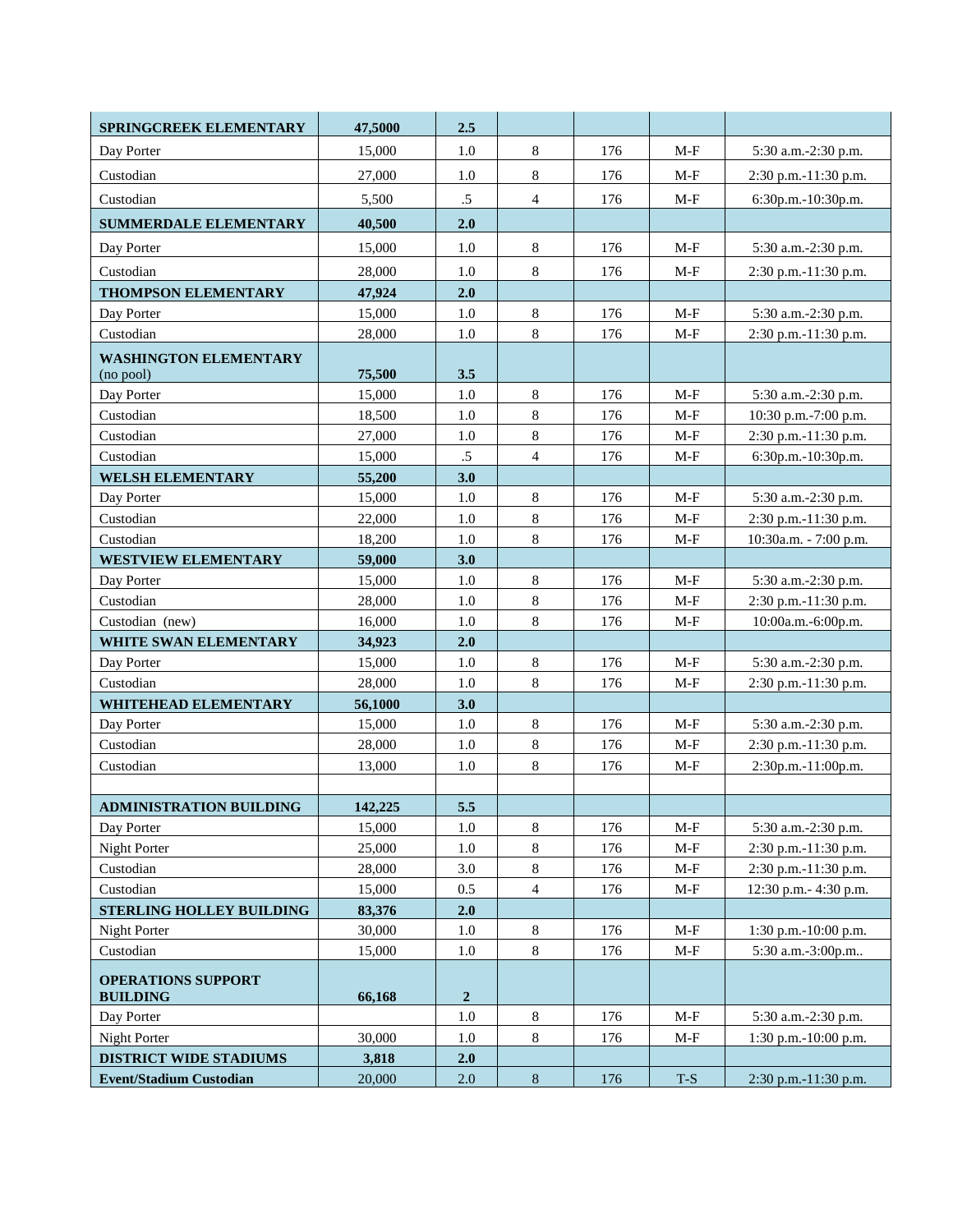| <b>Custodial FTE Count</b>  | 200.50 | 176 |  |
|-----------------------------|--------|-----|--|
| <b>Contract Manager</b>     | 1.0    | 176 |  |
| <b>Custodial Trainer</b>    | 1.0    | 176 |  |
| <b>Equipment Technician</b> | 1.0    | 176 |  |
| A.M. Managers               | 2.0    | 176 |  |
| P.M. Managers               | 2.0    | 176 |  |
| <b>Total FTE Count</b>      | 207.50 | 176 |  |

**B. Required Crew Schedule by Location per Year for Student Unoccupied Days e.g. SIP, Breaks & Summer: Scheduled 2.**

| <b>Location/Position</b>     | <b>Square</b><br>Footage<br>Cleanable &<br>Un-cleanable | <b>FTE</b><br>Count | <b>Hours</b><br>Per Dav | <b>Days</b><br>Worked<br>Per<br>Year | <b>Days</b><br>Worked | <b>Work Schedule</b>     |
|------------------------------|---------------------------------------------------------|---------------------|-------------------------|--------------------------------------|-----------------------|--------------------------|
| <b>AUBURN HIGH SCHOOL</b>    | 279,000                                                 | 12.0                |                         |                                      |                       |                          |
| Day Porter                   | 15,000                                                  | 1.0                 | 8                       | 75                                   | $M-F$                 | 5:30 a.m.-2:30 p.m.      |
| Night Porter                 | 25,000                                                  | 1.0                 | 8                       | 75                                   | $M-F$                 | 2:30 p.m.-11:30 p.m.     |
| Maintenance Custodian        | 15,000                                                  | 1.0                 | 8                       | 75                                   | $M-F$                 | 5:30 a.m.-2:30 p.m.      |
| <b>Event Custodian</b>       | 15,000                                                  | 1.0                 | $\,8\,$                 | 75                                   | $T-S$                 | 2:30 p.m.-11:30 p.m.     |
| Custodian                    | 28,000                                                  | 2.0                 | 8                       | 75                                   | $M-F$                 | 10:30 p.m.-7:00 a.m.     |
| Custodian                    | 28,000                                                  | 5.0                 | 8                       | 75                                   | $M-F$                 | 3:00 p.m.-11:30 p.m.     |
| Custodian                    | 13,000                                                  | 1.0                 | 8                       | 75                                   | $M-F$                 | 11:00 a.m.-7:30 p.m.     |
| <b>AUBURN HEALTH CENTER</b>  |                                                         | .5                  |                         |                                      |                       |                          |
| Custodian                    | 3,500                                                   | $.5\,$              | $\overline{4}$          | 75                                   | $M-F$                 | $4:00$ p.m. $-8:00$ p.m. |
| <b>EAST HIGH SCHOOL</b>      | 259,000                                                 | 12.0                |                         |                                      |                       |                          |
| Day Porter                   | 15,000                                                  | 1.0                 | 8                       | 75                                   | $M-F$                 | 5:30 a.m.-2:30 p.m.      |
| Night Porter                 | 24,000                                                  | 1.0                 | 8                       | 75                                   | $M-F$                 | 2:30 p.m.-11:30 p.m.     |
| Maintenance Mechanic         | 10.000                                                  | 1.0                 | 8                       | 75                                   | $M-F$                 | 5:30 a.m.-2:30 p.m.      |
| <b>Event Custodian</b>       | 20,000                                                  | 1.0                 | 8                       | 75                                   | $T-S$                 | 2:30 p.m.-11:30 p.m.     |
| Custodian                    | 25,000                                                  | $2.0\,$             | 8                       | 75                                   | $M-F$                 | 10:30 p.m.-7:00 a.m.     |
| Custodian                    | 25,000                                                  | 5.0                 | 8                       | 75                                   | $M-F$                 | 3:00 p.m.-11:30 p.m.     |
| Custodian                    | 15,000                                                  | $1.0\,$             | 8                       | 75                                   | $M-F$                 | 11:00 a.m.-7:30 p.m.     |
| <b>GUILFORD HIGH SCHOOL</b>  | 280,000                                                 | 12.0                |                         |                                      |                       |                          |
| Day Porter                   | 15,000                                                  | 1.0                 | 8                       | 75                                   | $M-F$                 | 5:30 a.m.-2:30 p.m.      |
| Night Porter                 | 25,000                                                  | 1.0                 | 8                       | 75                                   | $M-F$                 | $2:30$ p.m.-11:30 p.m.   |
| Maintenance Custodian        | 10,000                                                  | 1.0                 | $\,8\,$                 | 75                                   | $M-F$                 | 5:30 a.m.-2:30 p.m.      |
| <b>Event Custodian</b>       | 20,000                                                  | 1.0                 | 8                       | 75                                   | T-S                   | 2:30 p.m.-11:30 p.m.     |
| Custodian                    | 28,000                                                  | 2.0                 | 8                       | 75                                   | $M-F$                 | 10:30 p.m.-7:00 a.m.     |
| Custodian                    | 28,000                                                  | 5.0                 | 8                       | 75                                   | $M-F$                 | 3:00 p.m.-11:30 p.m.     |
| Custodian                    | 15,000                                                  | 1.0                 | 8                       | 75                                   | $M-F$                 | 11:00 a.m.-7:30 p.m.     |
| <b>JEFFERSON HIGH SCHOOL</b> | 280,000                                                 | 12.0                |                         |                                      |                       |                          |
| Day Porter                   | 15,000                                                  | 1.0                 | $8\,$                   | 75                                   | $M-F$                 | 5:30 a.m.-2:30 p.m.      |
| Night Porter                 | 25,000                                                  | $1.0\,$             | $\,8\,$                 | 75                                   | $M-F$                 | 2:30 p.m.-11:30 p.m.     |
| Maintenance Custodian        | 10,000                                                  | 1.0                 | 8                       | 75                                   | $M-F$                 | 5:30 a.m.-2:30 p.m.      |
| <b>Event Custodian</b>       | 20,000                                                  | 1.0                 | $\,8\,$                 | 75                                   | $T-S$                 | 2:30 p.m.-11:30 p.m.     |
| Custodian                    | 28,000                                                  | 2.0                 | 8                       | 75                                   | $M-F$                 | 10:30 p.m.-7:00 a.m.     |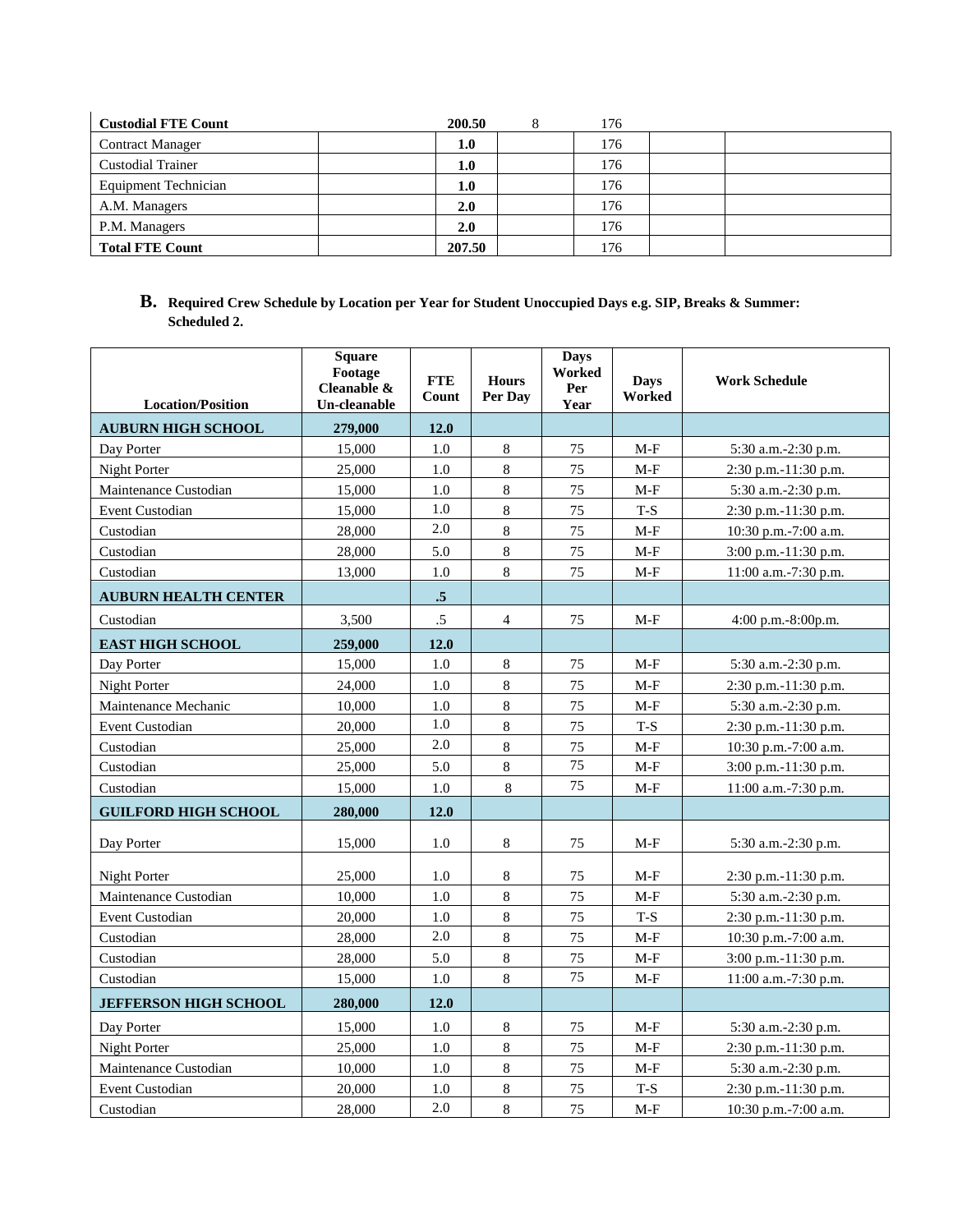| Custodian                                                         | 28,000           | 5.0              | 8                  | 75                     | M-F                            | 3:00 p.m.-11:30 p.m.                         |
|-------------------------------------------------------------------|------------------|------------------|--------------------|------------------------|--------------------------------|----------------------------------------------|
| Custodian                                                         | 15,000           | 1.0              | 8                  | 75                     | $M-F$                          | 11:00 a.m.-7:30 p.m.                         |
| ROOSEVELT HIGH SCHOOL<br>(no pool)                                | 112,000          | 5                |                    |                        |                                |                                              |
| Day Porter                                                        | 15,000           | 1.0              | 8                  | 75                     | $M-F$                          | 5:30 a.m.-2:30 p.m.                          |
| Night Porter                                                      | 20,000           | 1.0              | $\,8\,$            | 75                     | $M-F$                          | 2:30 p.m.-11:30 p.m.                         |
| Custodian                                                         | 21,000           | 3.0              | $\,8\,$            | 75                     | $M-F$                          | 3:00 p.m.-11:30 p.m.                         |
| Custodian                                                         | 15,000           | 0.5              | $\overline{4}$     | $\boldsymbol{0}$       | $M-F$                          | 6:30 p.m.-10:30 p.m.                         |
| <b>EISENHOWER MIDDLE</b>                                          |                  |                  |                    |                        |                                |                                              |
| <b>SCHOOL</b>                                                     | 133,000          | $\boldsymbol{6}$ |                    |                        |                                |                                              |
| Day Porter                                                        | 15,000           | 1.0              | $\,8\,$            | 75                     | $M-F$                          | 5:30 a.m.-2:30 p.m.                          |
| Night Porter                                                      | 20,000           | 1.0              | $\,8\,$            | 75                     | $M-F$                          | 2:30 p.m.-11:30 p.m.                         |
| Maintenance Custodian                                             | 15,000           | 1.0              | $\,8\,$            | 75                     | $M-F$                          | 5:30 a.m.-2:30 p.m.                          |
| Custodian                                                         | 23,000           | 3.0              | $\,8\,$            | 75                     | $M-F$                          | 3:00 p.m.-11:30 p.m.                         |
| Custodian                                                         | 15,000           | 0.5              | $\overline{4}$     | $\mathbf{0}$           | $M-F$                          | 6:30 p.m.-10:30 p.m.                         |
| <b>FLINN MIDDLE SCHOOL</b>                                        | 127,000          | 6                |                    |                        |                                |                                              |
| Day Porter                                                        | 15,000           | 1.0              | $\,8\,$<br>$\,8\,$ | 75<br>75               | $M-F$                          | 5:30 a.m.-2:30 p.m.                          |
| Night Porter<br>Maintenance Custodian                             | 20,000<br>20,000 | 1.0<br>1.0       | $\,8\,$            | 75                     | $M-F$                          | 2:30 p.m.-11:30 p.m.<br>5:30 a.m.-2:30 p.m.  |
|                                                                   |                  |                  | $8\,$              |                        | $M-F$                          |                                              |
| Custodian<br>Custodian                                            | 25,000           | 3.0              | $\overline{4}$     | 75<br>$\boldsymbol{0}$ | $M-F$                          | 3:00 p.m.-11:30 p.m.<br>6:30 p.m.-10:30 p.m. |
|                                                                   | 11,000           | 0.5              |                    |                        | $M-F$                          |                                              |
| <b>KENNEDY MIDDLE</b><br><b>SCHOOL-WILSON ASPIRE</b>              | 127,000          | 6                |                    |                        |                                |                                              |
| Day Porter                                                        | 15,000           | 1.0              | $\,8\,$            | 75                     | $M-F$                          | 5:30 a.m.-2:30 p.m.                          |
| Night Porter                                                      | 20,000           | 1.0              | $\,8\,$            | 75                     | $M-F$                          | 2:30 p.m.-11:30 p.m.                         |
| Maintenance Custodian                                             | 17,000           | 1.0              | $\,8\,$            | 75                     | $M-F$                          | 5:30 a.m.-2:30 p.m.                          |
| Custodian                                                         | 25000            | 3.0              | $\,8\,$            | 75                     | $M-F$                          | 3:00 p.m.-11:30 p.m.                         |
| <b>MARSHALL MIDDLE</b><br><b>SCHOOL-Thurgood (Old</b><br>Kennedy) | 120,000          | 5                |                    |                        |                                |                                              |
| Day Porter                                                        | 15,000           | 1.0              | $\,8\,$            | 75                     | $M-F$                          | 5:30 a.m.-2:30 p.m.                          |
| <b>Night Porter</b>                                               | 20,000           | 1.0              | $8\,$              | 75                     | $M-F$                          | 2:30 p.m.-11:30 p.m.                         |
| Maintenance Custodian                                             | 20,000           | 1.0              | $\,8\,$            | 75                     | $M-F$                          | 5:30 a.m.-2:30 p.m.                          |
| Custodian                                                         | 27,000           | $2.0\,$          | 8                  | $75\,$                 | $\mathbf{M}\text{-}\mathbf{F}$ | 3:00 p.m.-11:30 p.m.                         |
| Custodian                                                         | 10,000           | 0.5              | 4                  | $\boldsymbol{0}$       | M-F                            | 6:30 p.m.- $10:30$ p.m.                      |
| <b>LINCOLN MIDDLE SCHOOL</b>                                      | 173,131          | 7.0              |                    |                        |                                |                                              |
| Day Porter                                                        | 15,000           | $1.0\,$          | $\,8\,$            | 75                     | $M-F$                          | 5:30 a.m.-2:30 p.m.                          |
| Night Porter                                                      | 25,000           | $1.0\,$          | $\,8\,$            | 75                     | $M-F$                          | 2:30 p.m.-11:30 p.m.                         |
| Maintenance Custodian                                             | 20,000           | 1.0              | 8                  | 75                     | M-F                            | 5:30 a.m.-2:30 p.m.                          |
| Custodian                                                         | 28,000           | 4.0              | $\,8\,$            | 75                     | $M-F$                          | 3:00 p.m.-11:30 p.m.                         |
| <b>RESA</b>                                                       | 129,000          | 6                |                    |                        |                                |                                              |
| Day Porter                                                        | 15,000           | 1.0              | 8                  | 75                     | $M-F$                          | 5:30 a.m.-2:30 p.m.                          |
| Night Porter                                                      | 25,000           | $1.0\,$          | $\,8\,$            | 75                     | $M-F$                          | 2:30 p.m.-11:30 p.m.                         |
| Maintenance Custodian                                             | 15,000           | 1.0              | $8\,$              | 75                     | $M-F$                          | 5:30 a.m.-2:30 p.m.                          |
| Custodian                                                         | 25,000           | 3.0              | $8\,$              | 75                     | $M-F$                          | 3:00 p.m.-11:30 p.m.                         |
| <b>WEST MIDDLE SCHOOL</b>                                         | 180,000          | 9.0              |                    |                        |                                |                                              |
| Day Porter                                                        | 15,000           | 1.0              | $8\,$              | 75                     | M-F                            | 5:30 a.m.-2:30 p.m.                          |
| Night Porter                                                      | 20,000           | 1.0              | $8\,$              | 75                     | $M-F$                          | 2:30 p.m.-11:30 p.m.                         |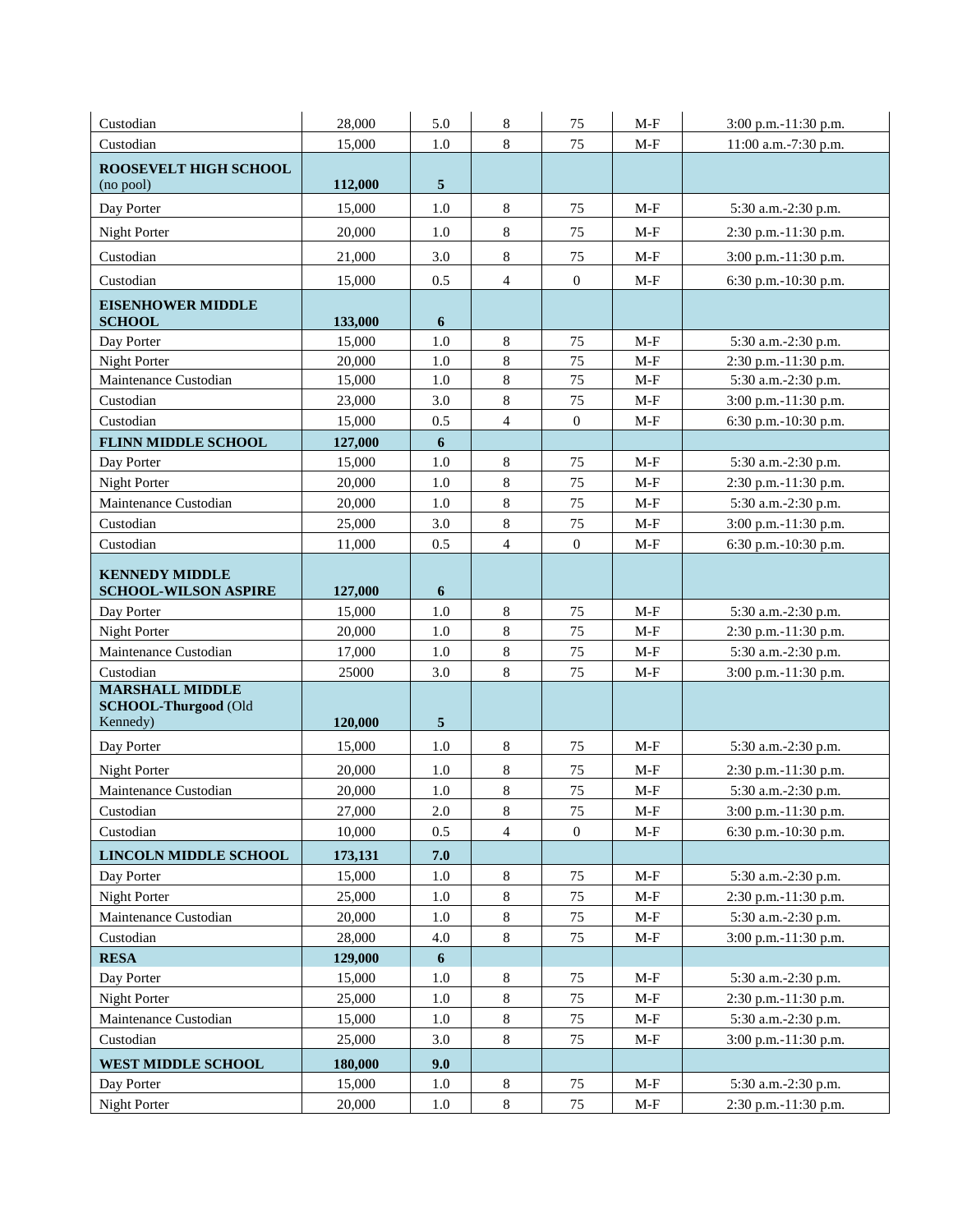| Maintenance Custodian                     | 15,000  | 1.0     | 8              | 75               | $M-F$ | 5:30 a.m.-2:30 p.m.    |
|-------------------------------------------|---------|---------|----------------|------------------|-------|------------------------|
| Custodian                                 | 20,000  | 6.0     | $8\,$          | 75               | $M-F$ | 3:00 p.m.-11:30 p.m.   |
| Custodian                                 | 10,000  | 0.5     | $\overline{4}$ | $\mathbf{0}$     | $M-F$ | 6:30 p.m.- 10:30 p.m.  |
| <b>BARBOUR ELEMENTARY</b>                 | 68,3000 | 3.0     |                |                  |       |                        |
| Day Porter                                | 13000   | 1.0     | $\,8\,$        | 75               | $M-F$ | 5:30 a.m.-2:30 p.m.    |
| Custodian                                 | 20000   | 2.0     | $\,8\,$        | 75               | $M-F$ | 2:30 p.m.-11:00 p.m.   |
| Custodian                                 | 15,000  | 0.5     | $\overline{4}$ | $\mathbf{0}$     | $M-F$ | 6:30 p.m. - 10:30 p.m. |
| <b>BEYER ELEMENTARY</b>                   | 43,200  | 2.0     |                |                  |       |                        |
| Day Porter                                | 15,000  | 1.0     | 8              | 75               | M-F   | 5:30 a.m.-2:30 p.m.    |
| Custodian                                 | 28,000  | $1.0\,$ | $\,8\,$        | 75               | $M-F$ | 2:30 p.m.-11:30 p.m.   |
| <b>BLOOM ELEMENTARY</b>                   | 47,200  | 2.0     |                |                  |       |                        |
| Day Porter                                | 15,000  | 1.0     | $\,8\,$        | 75               | $M-F$ | 5:30 a.m.-2:30 p.m.    |
| Custodian                                 | 25,000  | 1.0     | $\,8\,$        | 75               | $M-F$ | 2:30 p.m.-11:30 p.m.   |
| Custodian                                 | 10,000  | 0.5     | $\overline{4}$ | $\boldsymbol{0}$ | $M-F$ | 6:30 p.m. -10:30 p.m.  |
| <b>BROOKVIEW</b><br><b>ELEMENTARY</b>     | 49,000  | 2.0     |                |                  |       |                        |
| Day Porter                                | 15,000  | 1.0     | $\,8\,$        | 75               | $M-F$ | 5:30 a.m.-2:30 p.m.    |
| Custodian                                 | 27,000  | 1.0     | $\,8\,$        | 75               | $M-F$ | 2:30 p.m.-11:30 p.m.   |
| Custodian                                 | 10,000  | $.5\,$  | $\overline{4}$ | $\mathbf{0}$     | $M-F$ | 6:30 p.m. -10:30p.m.   |
| <b>CARLSON ELEMENTARY</b>                 | 46,600  | 2.0     |                |                  |       |                        |
| Day Porter                                | 15,000  | 1.0     | $\,8\,$        | 75               | $M-F$ | 5:30 a.m.-2:30 p.m.    |
| Custodian                                 | 25,000  | 1.0     | $8\,$          | 75               | $M-F$ | 2:30 p.m.-11:30 p.m.   |
| <b>CHERRY VALLEY</b><br><b>ELEMENTARY</b> | 27,610  | $1.5$   |                |                  |       |                        |
| Day Porter                                | 15,000  | $1.0\,$ | $\,8\,$        | 75               | $M-F$ | 6:00 a.m.-3:00 p.m.    |
| Custodian                                 | 15,000  | 0.5     | 6              | 75               | M-F   | 2:30 p.m.-6:30 p.m.    |
| <b>CONKLIN ELEMENTARY</b>                 | 40,600  | 2.0     |                |                  |       |                        |
| Day Porter                                | 15,000  | $1.0\,$ | $\,8\,$        | 75               | $M-F$ | 5:30 a.m.-2:30 p.m.    |
| Custodian                                 | 25,600  | 1.0     | $\,8\,$        | 75               | $M-F$ | 2:30 p.m.-11:30 p.m.   |
| <b>DENNIS ELEMENTARY</b>                  | 37,217  | 2.0     |                |                  |       |                        |
| Day Porter                                | 15,000  | 1.0     | 8              | 75               | M-F   | 5:30 a.m.-2:30 p.m.    |
| Custodian                                 | 28,000  | 1.0     | $8\,$          | 75               | M-F   | 2:30 p.m.-11:30 p.m.   |
| <b>ELLIS ELEMENTARY</b>                   | 85,500  | 4.0     |                |                  |       |                        |
| Day Porter                                | 15,000  | $1.0\,$ | $\,8\,$        | 75               | $M-F$ | 5:30 a.m.-2:30 p.m.    |
| Custodian                                 | 25,000  | 3.0     | $\,8\,$        | 75               | $M-F$ | 2:30 p.m.-11:30 p.m.   |
| <b>FAIRVIEW ELEMENTARY</b>                | 40,000  | 2.0     |                |                  |       |                        |
| Day Porter                                | 15,000  | 1.0     | $\,8\,$        | 75               | $M-F$ | 5:30 a.m.-2:30 p.m.    |
| Custodian                                 | 25,000  | $1.0\,$ | $\,8\,$        | 75               | $M-F$ | 2:30 p.m.-11:30 p.m.   |
| <b>FROBERG ELEMENTARY</b>                 | 42,000  | 2.0     |                |                  |       |                        |
| Day Porter                                | 15,000  | $1.0\,$ | $\,8\,$        | 75               | $M-F$ | 5:30 a.m.-2:30 p.m.    |
| Custodian                                 | 27,000  | 1.0     | $\,8\,$        | 75               | $M-F$ | 2:30 p.m.-11:30 p.m.   |
| <b>GREGORY ELEMENTARY</b>                 | 46,000  | 2.0     |                |                  |       |                        |
| Day Porter                                | 13,000  | $1.0\,$ | $\,8\,$        | 75               | $M-F$ | 5:30 a.m.-2:30 p.m.    |
| Custodian                                 | 25,000  | 1.0     | $\,8\,$        | 75               | $M-F$ | 2:30 p.m.-11:30 p.m.   |
| Custodian (new)                           | 8,000   | $.5\,$  | $\overline{4}$ | $\boldsymbol{0}$ | $M-F$ | 6:30p.m. to 10:30p.m.  |
| <b>HASKELL ELEMENTARY</b>                 | 39,000  | 2.0     |                |                  |       |                        |
| Day Porter                                | 14,000  | 1.0     | $8\,$          | 75               | $M-F$ | 5:30 a.m.-2:30 p.m.    |
| Custodian                                 | 25,000  | $1.0\,$ | $\,8\,$        | 75               | $M-F$ | 2:30 p.m.-11:30 p.m.   |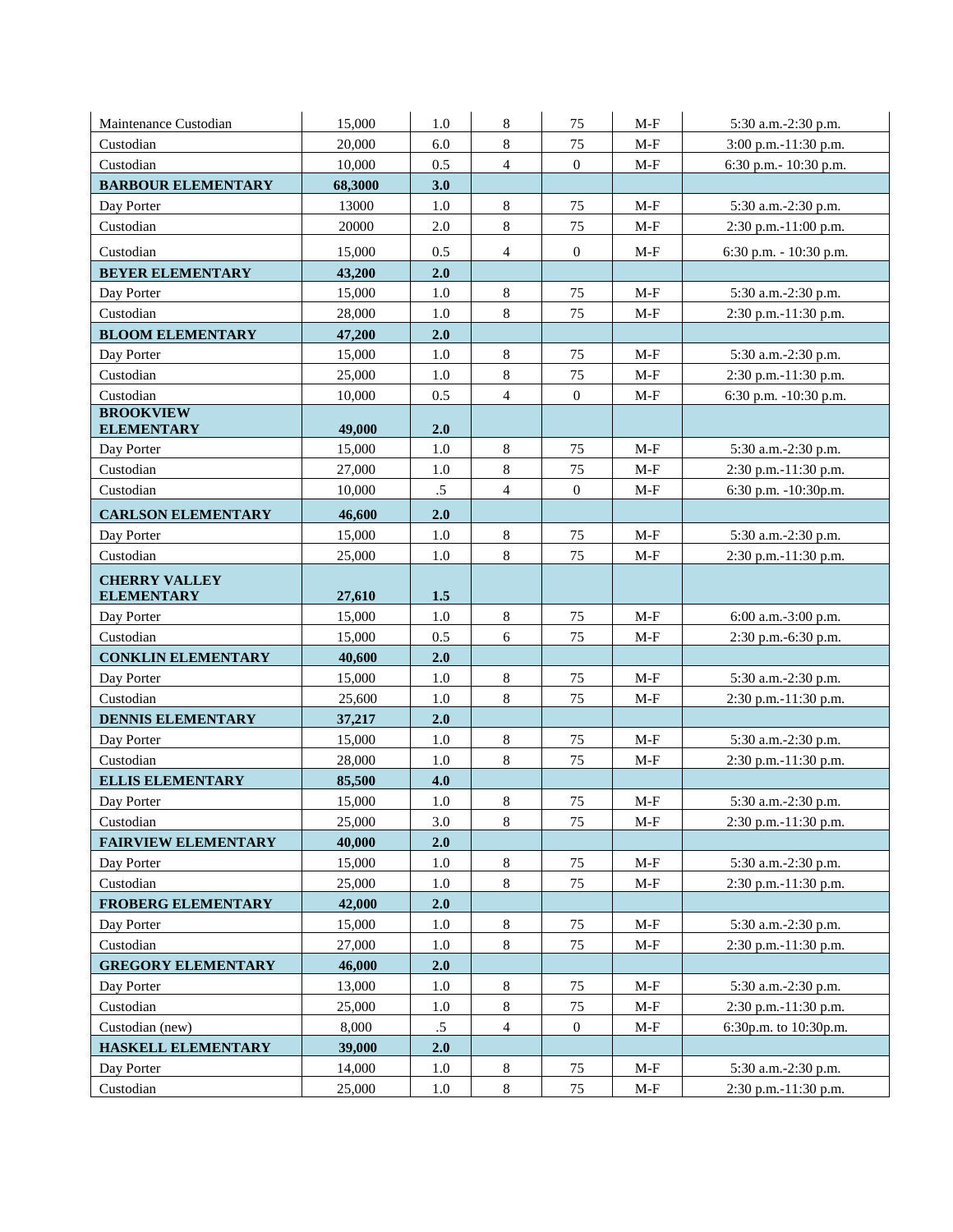| <b>HILLMAN ELEMENTARY</b> | 56,000           | 3.0        |                           |                  |       |                        |
|---------------------------|------------------|------------|---------------------------|------------------|-------|------------------------|
| Day Porter                | 15,000           | 1.0        | 8                         | 75               | $M-F$ | 5:30 a.m.-2:30 p.m.    |
| Custodian                 | 20,500           | $2.0\,$    | $\,8\,$                   | 75               | $M-F$ | 2:30 p.m.-11:30 p.m.   |
| <b>JOHNSON ELEMENTARY</b> | 50,218           | 2.0        |                           |                  |       |                        |
| Day Porter                | 15,000           | 1.0        | $\,8\,$                   | 75               | $M-F$ | 5:30 a.m.-2:30 p.m.    |
| Custodian                 | 28,000           | 1.0        | $\,8\,$                   | 75               | $M-F$ | 2:30 p.m.-11:30 p.m.   |
| Custodian                 | 15,000           | 0.5        | $\overline{4}$            | $\boldsymbol{0}$ | $M-F$ | 6:30 p.m. - 10:30 p.m. |
| <b>KING ELEMENTARY</b>    | 41,421           | 2.0        |                           |                  |       |                        |
| Day Porter                | 15,000           | 1.0        | $\,8\,$                   | 75               | $M-F$ | 5:30 a.m.-2:30 p.m.    |
| Custodian                 | 28,000           | 1.0        | $\,8\,$                   | 75               | $M-F$ | 2:30 p.m.-11:30 p.m.   |
| <b>KISHWAUKEE</b>         |                  |            |                           |                  |       |                        |
| <b>ELEMENTARY</b>         | 55,277           | 2.0        |                           |                  |       |                        |
| Day Porter                | 15,000           | 1.0        | $\,8\,$                   | 75               | $M-F$ | 5:30 a.m.-2:30 p.m.    |
| Custodian                 | 28,000           | 1.0        | $\,8\,$<br>$\overline{4}$ | 75               | $M-F$ | 2:30 p.m.-11:30 p.m.   |
| Custodian                 | 15,000           | 0.5        |                           | $\overline{0}$   | $M-F$ | 6:30 p.m. - 10:30 p.m. |
| <b>LATHROP ELEMENTARY</b> | 49,379           | 2.0<br>1.0 | $8\,$                     |                  |       |                        |
| Day Porter<br>Custodian   | 15,000<br>28,000 |            | 8                         | 75               | $M-F$ | 5:30 a.m.-2:30 p.m.    |
| <b>LEWIS LEMON</b>        |                  | $1.0\,$    |                           | 75               | $M-F$ | 2:30 p.m.-11:30 p.m.   |
| <b>ELEMENTARY</b>         | 66,579           | 3.0        |                           |                  |       |                        |
| Day Porter                | 15,000           | 1.0        | $8\,$                     | 75               | $M-F$ | 5:30 a.m.-2:30 p.m.    |
| Custodian                 | 28,000           | $2.0\,$    | $\,8\,$                   | 75               | $M-F$ | 2:30 p.m.-11:30 p.m.   |
| <b>MARSH /MONTESSORI</b>  |                  |            |                           |                  |       |                        |
| <b>ELEMENTARY</b>         | 67,500           | 3.0        |                           |                  |       |                        |
| Day Porter                | 14,000           | $1.0\,$    | 8                         | 75               | $M-F$ | 5:30 a.m.-2:30 p.m.    |
| Custodian                 | 23,000           | $2.0\,$    | $\,8\,$                   | $75\,$           | $M-F$ | 2:30 p.m.-11:30 p.m.   |
| Custodian (new)           | 8,000            | $.5\,$     | $\overline{4}$            | $\boldsymbol{0}$ | $M-F$ | 6:30p.m. -10:30p.m.    |
| MCINTOSH ELEMENTARY       | ,46,500          | 2.0        |                           |                  |       |                        |
| Day Porter                | 10,000           | $1.0\,$    | $8\,$                     | 75               | $M-F$ | 5:30 a.m.-2:30 p.m.    |
| Custodian                 | 21,500           | 1.0        | 8                         | 75               | $M-F$ | 2:30 p.m.-11:30 p.m.   |
| Custodian                 | 15,000           | $.5\,$     | $\overline{4}$            | $\boldsymbol{0}$ | $M-F$ | 6:30p.m. -10:30p.m.    |
| MARSHALL ELEMENTARY       | 39,000           | 2.0        |                           |                  |       |                        |
| Day Porter                | 15,000           | 1.0        | $\,8\,$                   | 75               | $M-F$ | 5:30 a.m.-2:30 p.m.    |
| Custodian                 | 28,000           | 1.0        | $\,8\,$                   | 75               | $M-F$ | 2:30 p.m.-11:30 p.m.   |
| NASHOLD ELEMENTARY        | 44,560           | 2.0        |                           |                  |       |                        |
| Day Porter                | 15,000           | 1.0        | $\,8\,$                   | 75               | $M-F$ | 5:30 a.m.-2:30 p.m.    |
| Custodian                 | 28,000           | 1.0        | $8\,$                     | 75               | $M-F$ | 2:30 p.m.-11:30 p.m.   |
| <b>NELSON ELEMENTARY</b>  | 57,974           | 2.0        |                           |                  |       |                        |
| Day Porter                | 15,000           | 1.0        | $\,8\,$                   | 75               | $M-F$ | 5:30 a.m.-2:30 p.m.    |
| Custodian                 | 28,000           | $1.0\,$    | $8\,$                     | 75               | $M-F$ | 2:30 p.m.-11:30 p.m.   |
| Custodian                 | 15,000           | 0.5        | $\overline{4}$            | $\mathbf{0}$     | $M-F$ | 6:30 p.m.-10:30 p.m.   |
| PAGE PARK                 | 44,347           | 2.0        |                           |                  |       |                        |
| Day Porter                | 25,000           | $1.0\,$    | $\,8\,$                   | 75               | $M-F$ | 7:00 a.m.-4:30 p.m.    |
| Custodian                 | 15,000           | 1.0        | $\,8\,$                   | 75               | M-F   | 4:00 p.m.-10:00 p.m.   |
| RIVERDAHL ELEMENTARY      | 57,000           | 3.0        |                           |                  |       |                        |
| Day Porter                | 15,000           | $1.0\,$    | $\,8\,$                   | 75               | $M-F$ | 5:30 a.m.-2:30 p.m.    |
| Custodian                 | 22,000           | 1.0        | $\,8\,$                   | 75               | $M-F$ | 2:30 p.m.-11:30 p.m.   |
| Custodian                 | 20,000           | $1.0\,$    | 8                         | 75               | M-F   | 6:30 p.m.-10:30 p.m.   |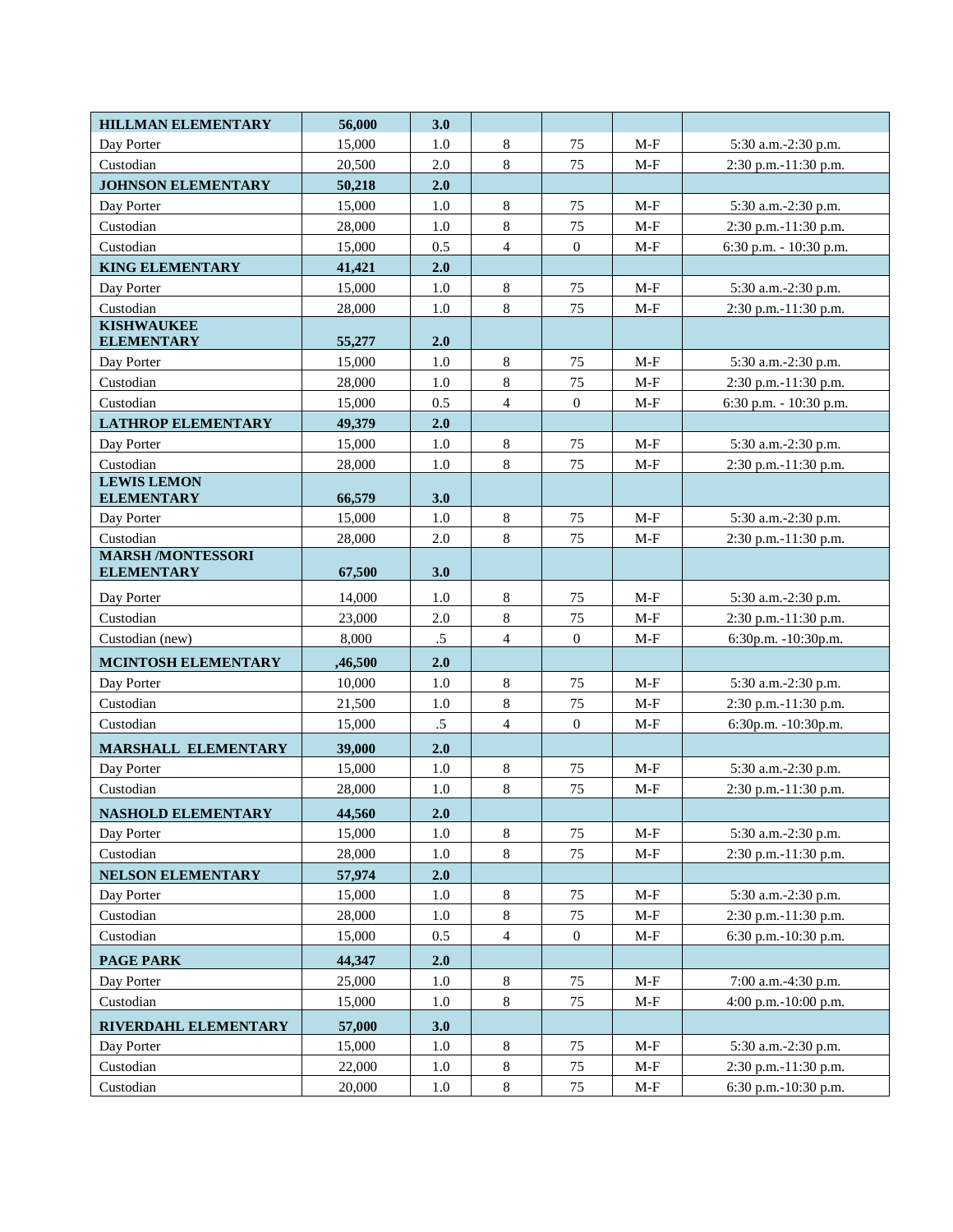| <b>ROLLING GREEN</b><br><b>ELEMENTARY</b>           | 86,000  | 4.0     |                |                  |       |                           |
|-----------------------------------------------------|---------|---------|----------------|------------------|-------|---------------------------|
| Day Porter                                          | 15,000  | 1.0     | $\,8\,$        | 75               | $M-F$ | 5:30 a.m.-2:30 p.m.       |
| Maintenance Mechanic                                | 20,000  | 1.0     | $\,8\,$        | 75               | $M-F$ | 11:00 a.m.-8:00 p.m.      |
| Custodian                                           | 26,000  | 2.0     | $8\,$          | 75               | $M-F$ | 2:30 p.m.-11:30 p.m.      |
| <b>SPRINGCREEK</b>                                  |         |         |                |                  |       |                           |
| <b>ELEMENTARY</b>                                   | 47,500  | 2.0     |                |                  |       |                           |
| Day Porter                                          | 15,000  | 1.0     | $\,8\,$        | 75               | $M-F$ | 5:30 a.m.-2:30 p.m.       |
| Custodian                                           | 27,000  | 1.0     | $\,8\,$        | 75               | $M-F$ | 2:30 p.m.-11:30 p.m.      |
| Custodian                                           | 5,500   | $.5\,$  | $\overline{4}$ | $\boldsymbol{0}$ | $M-F$ | 6:30p.m.-10:30p.m.        |
| <b>SUMMERDALE</b><br><b>ELEMENTARY</b>              | 40,500  | 2.0     |                |                  |       |                           |
| Day Porter                                          | 15,000  | 1.0     | $\,8\,$        | 75               | $M-F$ | 5:30 a.m.-2:30 p.m.       |
| Custodian                                           | 28,000  | 1.0     | $\,8\,$        | 75               | $M-F$ | $2:30$ p.m.-11:30 p.m.    |
| <b>THOMPSON ELEMENTARY</b>                          | 47,924  | 2.0     |                |                  |       |                           |
| Day Porter                                          | 15,000  | 1.0     | $\,8\,$        | 75               | $M-F$ | 5:30 a.m.-2:30 p.m.       |
| Custodian                                           | 25,000  | 1.0     | $\,8\,$        | 75               | $M-F$ | 2:30 p.m.-11:30 p.m.      |
| <b>WASHINGTON</b><br><b>ELEMENTARY</b><br>(no pool) | 75,500  | 3.0     |                |                  |       |                           |
| Day Porter                                          | 15,000  | 1.0     | $\,8\,$        | 75               | $M-F$ | 5:30 a.m.-2:30 p.m.       |
| Custodian                                           | 18,500  | 1.0     | $\,8\,$        | 75               | $M-F$ | 10:30 p.m.-7:00 p.m.      |
| Custodian                                           | 27,000  | 1.0     | $\,8\,$        | 75               | $M-F$ | 2:30 p.m.-11:30 p.m.      |
| Custodian                                           | 15,000  | $.5\,$  | $\overline{4}$ | $\overline{0}$   | $M-F$ | 6:30p.m.to 10:30p.m.      |
| <b>WELSH ELEMENTARY</b>                             | 81,758  | 3.0     |                |                  |       |                           |
| Day Porter                                          | 15,000  | 1.0     | $8\,$          | 75               | $M-F$ | 5:30 a.m.-2:30 p.m.       |
| Custodian                                           | 28,000  | 1.0     | $\,8\,$        | 75               | $M-F$ | 2:30 p.m.-11:30 p.m.      |
| Custodian                                           | 20,081  | 1.0     | $8\,$          | 75               | $M-F$ | 10:30a.m. - 7:00 p.m.     |
| <b>WESTVIEW ELEMENTARY</b>                          | 55,200  | 3.0     |                |                  |       |                           |
| Day Porter                                          | 15,000  | 1.0     | $\,8\,$        | 75               | $M-F$ | 5:30 a.m.-2:30 p.m.       |
| Custodian                                           | 22,000  | 1.0     | $8\,$          | 75               | $M-F$ | 2:30 p.m.-11:30 p.m.      |
| Custodian<br><b>WHITE SWAN</b>                      | 18,200  | 1.0     | $\,8\,$        | 75               | $M-F$ | 10:00a.m.-6:00p.m.        |
| <b>ELEMENTARY</b>                                   | 34,923  | 2.0     |                |                  |       |                           |
| Day Porter                                          | 15,000  | 1.0     | $\,8\,$        | 75               | $M-F$ | 5:30 a.m.-2:30 p.m.       |
| Custodian                                           | 28,000  | 1.0     | $\,8\,$        | 75               | $M-F$ | 2:30 p.m.-11:30 p.m.      |
| <b>WHITEHEAD ELEMENTARY</b>                         | 56,1000 | 3.0     |                |                  |       |                           |
| Day Porter                                          | 15,000  | $1.0\,$ | $\,8\,$        | 75               | $M-F$ | 5:30 a.m.-2:30 p.m.       |
| Custodian                                           | 28,000  | $1.0\,$ | $8\,$          | $75\,$           | $M-F$ | 2:30 p.m.-11:30 p.m.      |
| Custodian (new)                                     | 13,000  | 1.0     | $8\,$          | 75               | $M-F$ | 2:30p.m.-11:00p.m.        |
| <b>ADMINISTRATION</b><br><b>BUILDING</b>            | 142,225 | 5.5     |                |                  |       |                           |
| Day Porter                                          | 15,000  | 1.0     | $\,8\,$        | 75               | $M-F$ | 5:30 a.m.-2:30 p.m.       |
| Night Porter                                        | 25,000  | 1.0     | $8\,$          | 75               | $M-F$ | 2:30 p.m.-11:30 p.m.      |
| Custodian                                           | 28,000  | 3.0     | $8\,$          | 75               | $M-F$ | 2:30 p.m.-11:30 p.m.      |
| Custodian                                           | 15,000  | 0.5     | $\overline{4}$ | 75               | $M-F$ | 12:30 p.m.- 4:30 p.m.     |
| <b>STERLING HOLLEY</b><br><b>BUILDING</b>           | 83,376  | 2.0     |                |                  |       |                           |
| Night Porter                                        | 30,000  | 1.0     | $8\,$          | 75               | $M-F$ | $1:30$ p.m.- $10:00$ p.m. |
| Custodian                                           | 15,000  | $1.0\,$ | $\,8\,$        | $75\,$           | $M-F$ | 5:30 a.m.-3:00p.m.        |